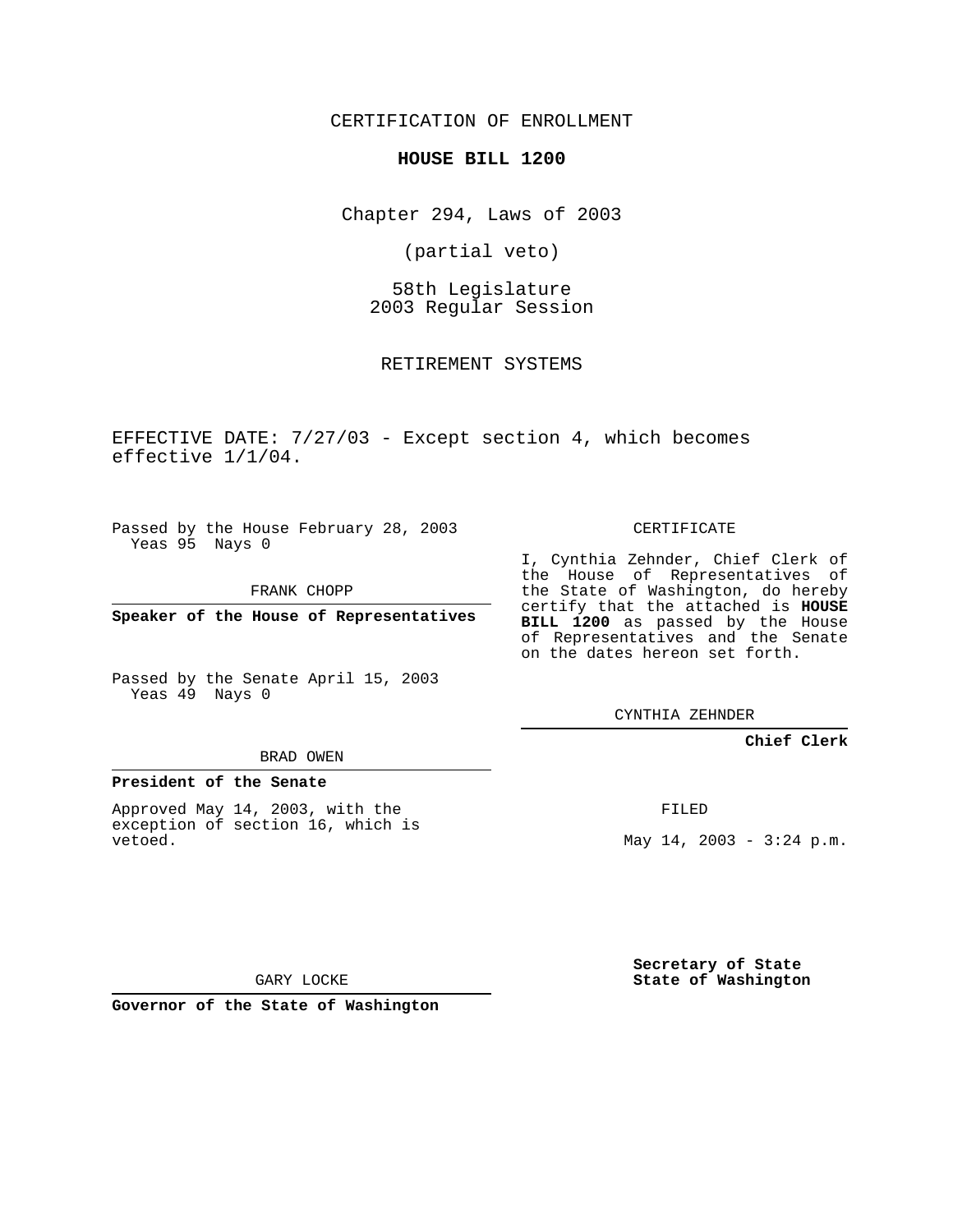## **HOUSE BILL 1200** \_\_\_\_\_\_\_\_\_\_\_\_\_\_\_\_\_\_\_\_\_\_\_\_\_\_\_\_\_\_\_\_\_\_\_\_\_\_\_\_\_\_\_\_\_

\_\_\_\_\_\_\_\_\_\_\_\_\_\_\_\_\_\_\_\_\_\_\_\_\_\_\_\_\_\_\_\_\_\_\_\_\_\_\_\_\_\_\_\_\_

Passed Legislature - 2003 Regular Session

**State of Washington 58th Legislature 2003 Regular Session**

**By** Representatives Conway, Pflug and Cooper; by request of Joint Committee on Pension Policy

Read first time 01/21/2003. Referred to Committee on Appropriations.

1 AN ACT Relating to correcting retirement system statutes; amending RCW 41.04.450, 41.26.195, 41.26.460, 41.31A.020, 41.35.640, 41.40.660, 41.40.748, 41.40.801, 41.40.845, 41.45.060, 41.50.110, 41.50.700, 41.54.030, 43.43.271, 43.43.295, and 44.44.040; and providing an effective date.

6 BE IT ENACTED BY THE LEGISLATURE OF THE STATE OF WASHINGTON:

 7 **Sec. 1.** RCW 41.04.450 and 2000 c 247 s 1103 are each amended to 8 read as follows:

9 (1) Employers of those members under chapters 41.26, ((41.40, and)) 41.34, 41.35, and 41.40 RCW who are not specified in RCW 41.04.445 may choose to implement the employer pick up of all member contributions 12 without exception under RCW 41.26.080(1)(a), 41.26.450, 41.40.330(1), 41.45.060, 41.45.061, and 41.45.067 and chapter 41.34 RCW. If the employer does so choose, the employer and members shall be subject to the conditions and limitations of RCW 41.04.445 (3), (4), and (5) and RCW 41.04.455.

17 (2) An employer exercising the option under this section may later 18 choose to withdraw from and/or reestablish the employer pick up of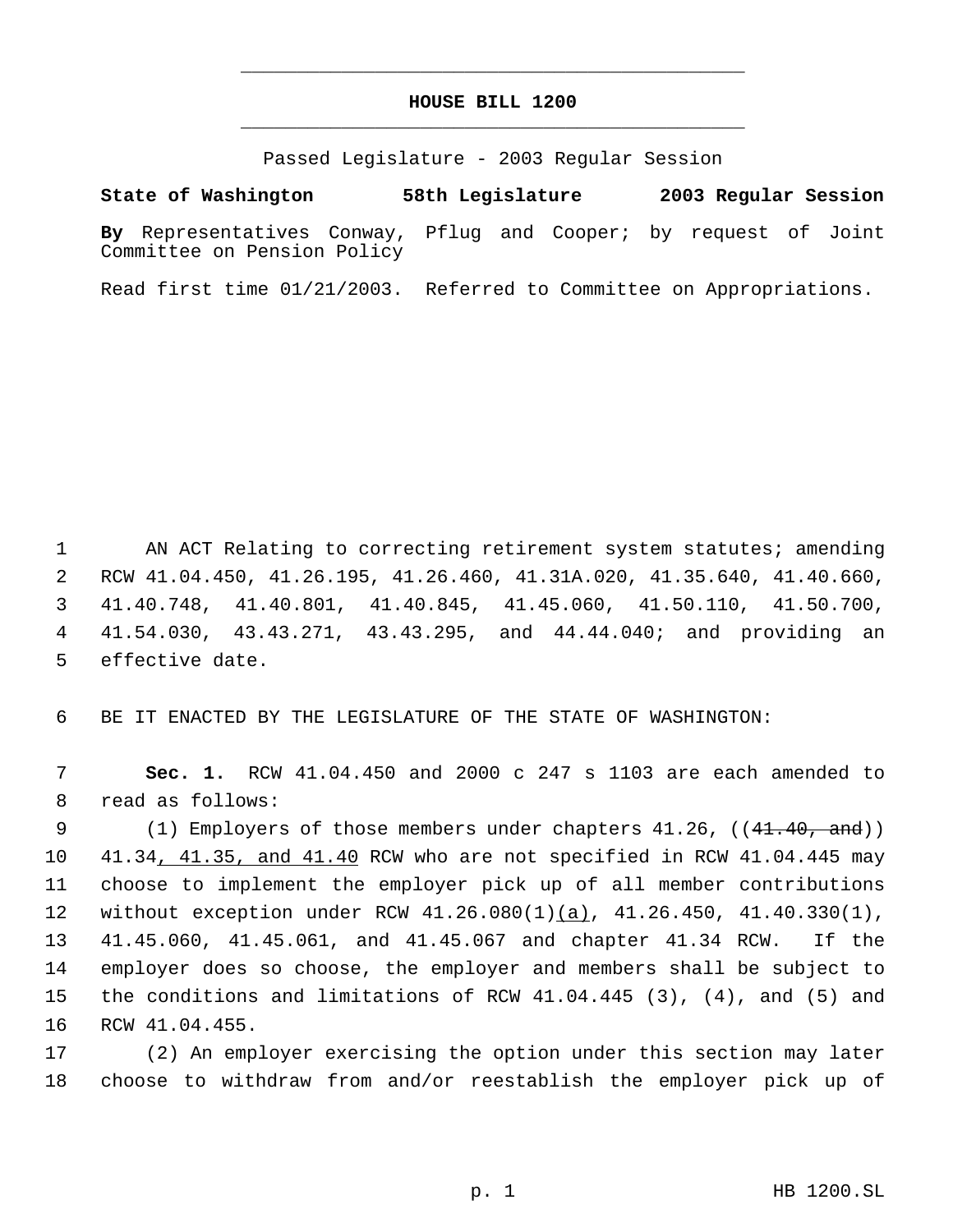member contributions only once in a calendar year following forty-five days prior notice to the director of the department of retirement systems.

 **Sec. 2.** RCW 41.26.195 and 1997 c 122 s 1 are each amended to read as follows:

 Any member of the teachers' retirement system plans 1, 2, or 3, the 7 public employees' retirement system plans  $1((\theta \cdot r))_1$  2, or 3, the school 8 employees' retirement system plans 2 or 3, or the Washington state 9 patrol retirement system plans 1 or 2 who has previously established service credit in the law enforcement officers' and fire fighters' retirement system plan 1 may make an irrevocable election to have such service transferred to their current retirement system and plan subject to the following conditions:

 (1) If the individual is employed by an employer in an eligible position, as of July 1, 1997, the election to transfer service must be filed in writing with the department no later than July 1, 1998. If the individual is not employed by an employer in an eligible position, as of July 1, 1997, the election to transfer service must be filed in writing with the department no later than one year from the date they are employed by an employer in an eligible position.

 (2) An individual transferring service under this section forfeits the rights to all benefits as a member of the law enforcement officers' and fire fighters' retirement system plan 1 and will be permanently excluded from membership.

 (3) Any individual choosing to transfer service under this section will have transferred to their current retirement system and plan: (a) All the individual's accumulated contributions; (b) an amount sufficient to ensure that the employer contribution rate in the individual's current system and plan will not increase due to the transfer; and (c) all applicable months of service, as defined in RCW 41.26.030(14)(a).

 (4) If an individual has withdrawn contributions from the law enforcement officers' and fire fighters' retirement system plan 1, the individual may restore the contributions, together with interest as determined by the director, and recover the service represented by the contributions for the sole purpose of transferring service under this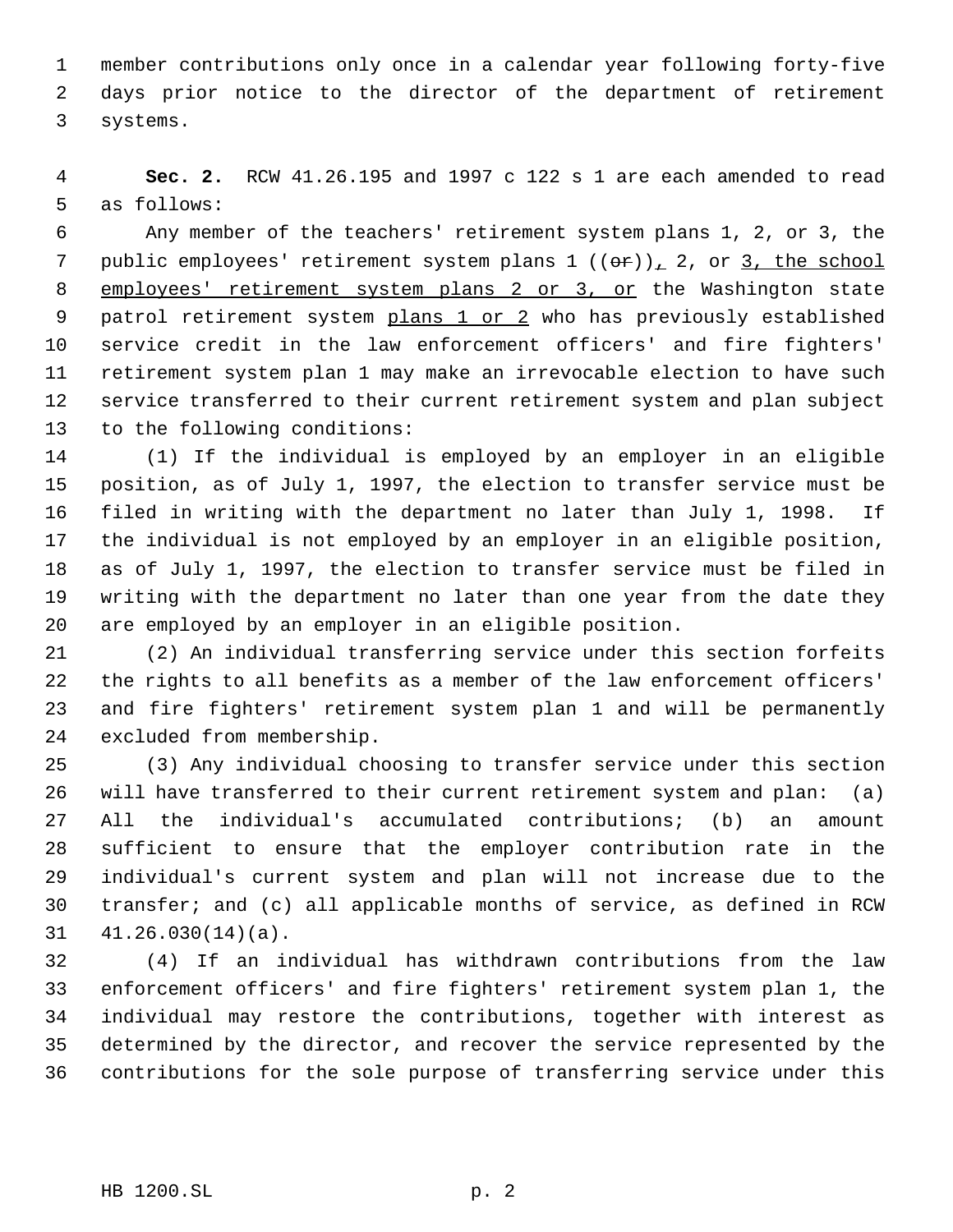section. The contributions must be restored before the transfer can occur and the restoration must be completed within the time limitations specified in subsection (1) of this section.

 (5) Any service transferred under this section does not apply to the eligibility requirements for military service credit as defined in RCW 41.40.170(3) or 43.43.260(3).

 (6) If an individual does not meet the time limitations of subsection (1) of this section, the individual may elect to restore any withdrawn contributions and transfer service under this section by paying the amount required under subsection (3)(b) of this section less any employee contributions transferred.

 **Sec. 3.** RCW 41.26.460 and 2002 c 158 s 7 are each amended to read as follows:

 (1) Upon retirement for service as prescribed in RCW 41.26.430 or disability retirement under RCW 41.26.470, a member shall elect to have the retirement allowance paid pursuant to the following options, calculated so as to be actuarially equivalent to each other.

 (a) Standard allowance. A member electing this option shall receive a retirement allowance payable throughout such member's life. However, if the retiree dies before the total of the retirement allowance paid to such retiree equals the amount of such retiree's accumulated contributions at the time of retirement, then the balance shall be paid to the member's estate, or such person or persons, trust, or organization as the retiree shall have nominated by written designation duly executed and filed with the department; or if there be no such designated person or persons still living at the time of the retiree's death, then to the surviving spouse; or if there be neither such designated person or persons still living at the time of death nor a surviving spouse, then to the retiree's legal representative.

 (b) The department shall adopt rules that allow a member to select a retirement option that pays the member a reduced retirement allowance and upon death, such portion of the member's reduced retirement allowance as the department by rule designates shall be continued throughout the life of and paid to a designated person. Such person shall be nominated by the member by written designation duly executed and filed with the department at the time of retirement. The options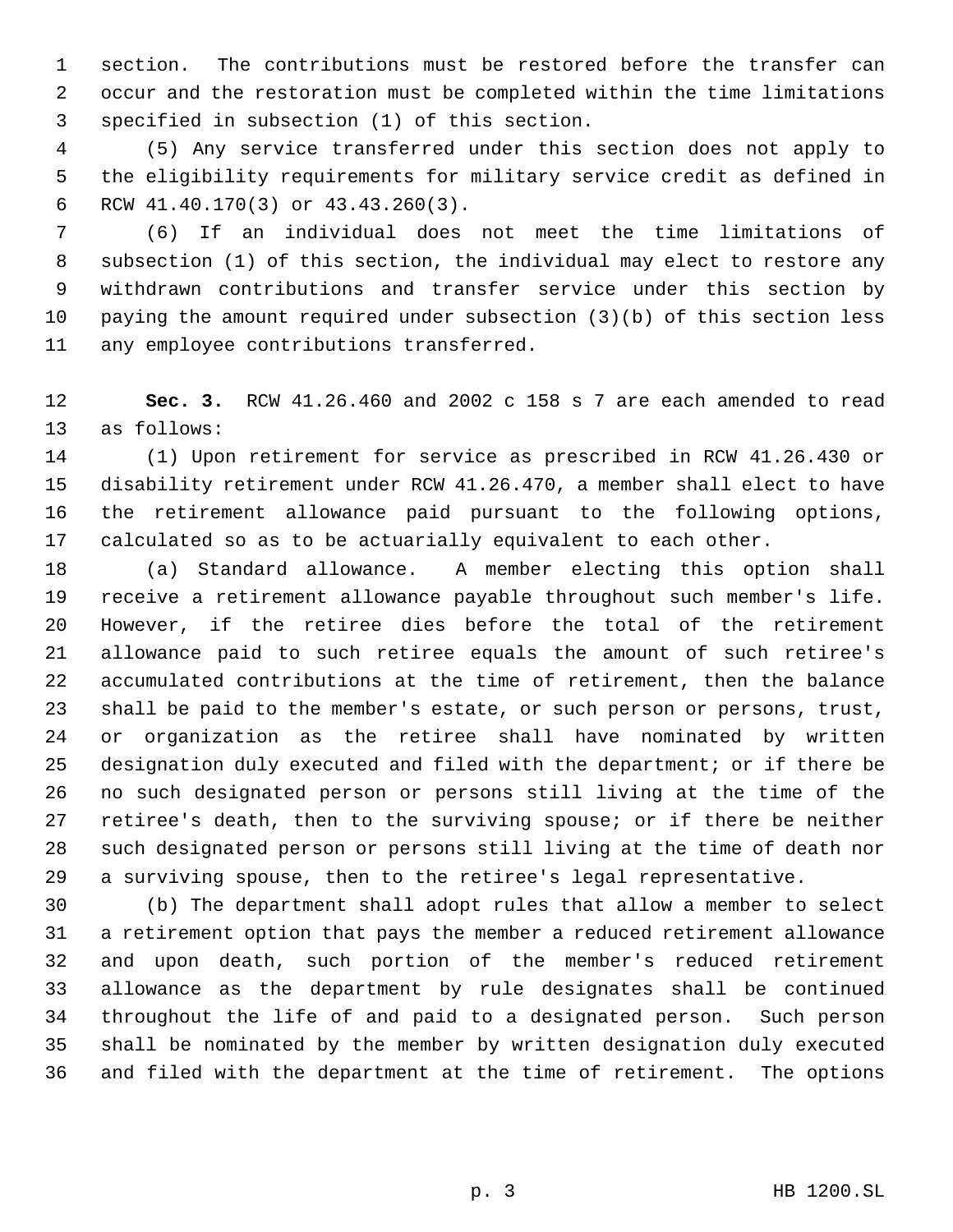adopted by the department shall include, but are not limited to, a joint and one hundred percent survivor option and a joint and fifty percent survivor option.

 (2)(a) A member, if married, must provide the written consent of his or her spouse to the option selected under this section, except as provided in (b) of this subsection. If a member is married and both the member and member's spouse do not give written consent to an option under this section, the department will pay the member a joint and fifty percent survivor benefit and record the member's spouse as the beneficiary. Such benefit shall be calculated to be actuarially equivalent to the benefit options available under subsection (1) of this section unless spousal consent is not required as provided in (b) of this subsection.

 (b) If a copy of a dissolution order designating a survivor beneficiary under RCW 41.50.790 has been filed with the department at least thirty days prior to a member's retirement:

 (i) The department shall honor the designation as if made by the member under subsection (1) of this section; and

 (ii) The spousal consent provisions of (a) of this subsection do not apply.

 (3)(a) Any member who retired before January 1, 1996, and who elected to receive a reduced retirement allowance under subsection (1)(b) or (2) of this section is entitled to receive a retirement allowance adjusted in accordance with (b) of this subsection, if they meet the following conditions:

 (i) The retiree's designated beneficiary predeceases or has predeceased the retiree; and

 (ii) The retiree provides to the department proper proof of the designated beneficiary's death.

 (b) The retirement allowance payable to the retiree, as of July 1, 1998, or the date of the designated beneficiary's death, whichever comes last, shall be increased by the percentage derived in (c) of this subsection.

(c) The percentage increase shall be derived by the following:

 (i) One hundred percent multiplied by the result of (c)(ii) of this subsection converted to a percent;

 (ii) Subtract one from the reciprocal of the appropriate joint and survivor option factor;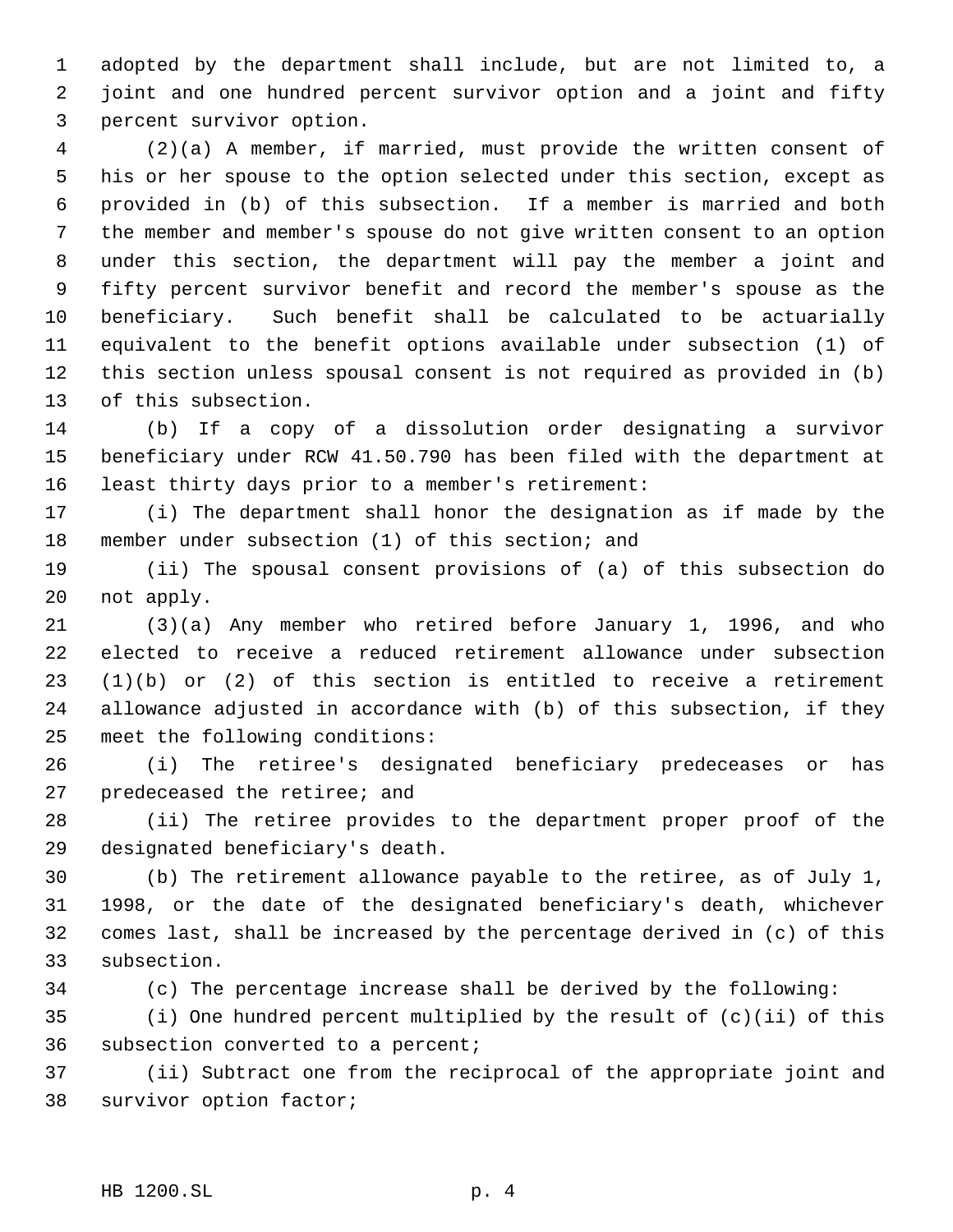(iii) The joint and survivor option factor shall be from the table in effect as of July 1, 1998.

 (d) The adjustment under (b) of this subsection shall accrue from the beginning of the month following the date of the designated beneficiary's death or from July 1, 1998, whichever comes last.

 (4) No later than July 1, 2001, the department shall adopt rules that allow a member additional actuarially equivalent survivor benefit options, and shall include, but are not limited to:

 (a)(i) A retired member who retired without designating a survivor beneficiary shall have the opportunity to designate their spouse from a postretirement marriage as a survivor during a one-year period beginning one year after the date of the postretirement marriage provided the retirement allowance payable to the retiree is not subject to periodic payments pursuant to a property division obligation as provided for in RCW 41.50.670.

 (ii) A member who entered into a postretirement marriage prior to the effective date of the rules adopted pursuant to this subsection and satisfies the conditions of (a)(i) of this subsection shall have one year to designate their spouse as a survivor beneficiary following the adoption of the rules.

 (b) A retired member who elected to receive a reduced retirement allowance under this section and designated a nonspouse as survivor beneficiary shall have the opportunity to remove the survivor designation and have their future benefit adjusted.

 (c) The department may make an additional charge, if necessary, to ensure that the benefits provided under this subsection remain actuarially equivalent.

 (5) No later than July 1, 2003, the department shall adopt rules to permit:

 (a) A court-approved property settlement incident to a court decree of dissolution made before retirement to provide that benefits payable to a member who meets the length of service requirements of RCW 41.26.530(1) and the member's divorcing spouse be divided into two separate benefits payable over the life of each spouse.

 The member shall have available the benefit options of subsection (1) of this section upon retirement, and if remarried at the time of retirement remains subject to the spousal consent requirements of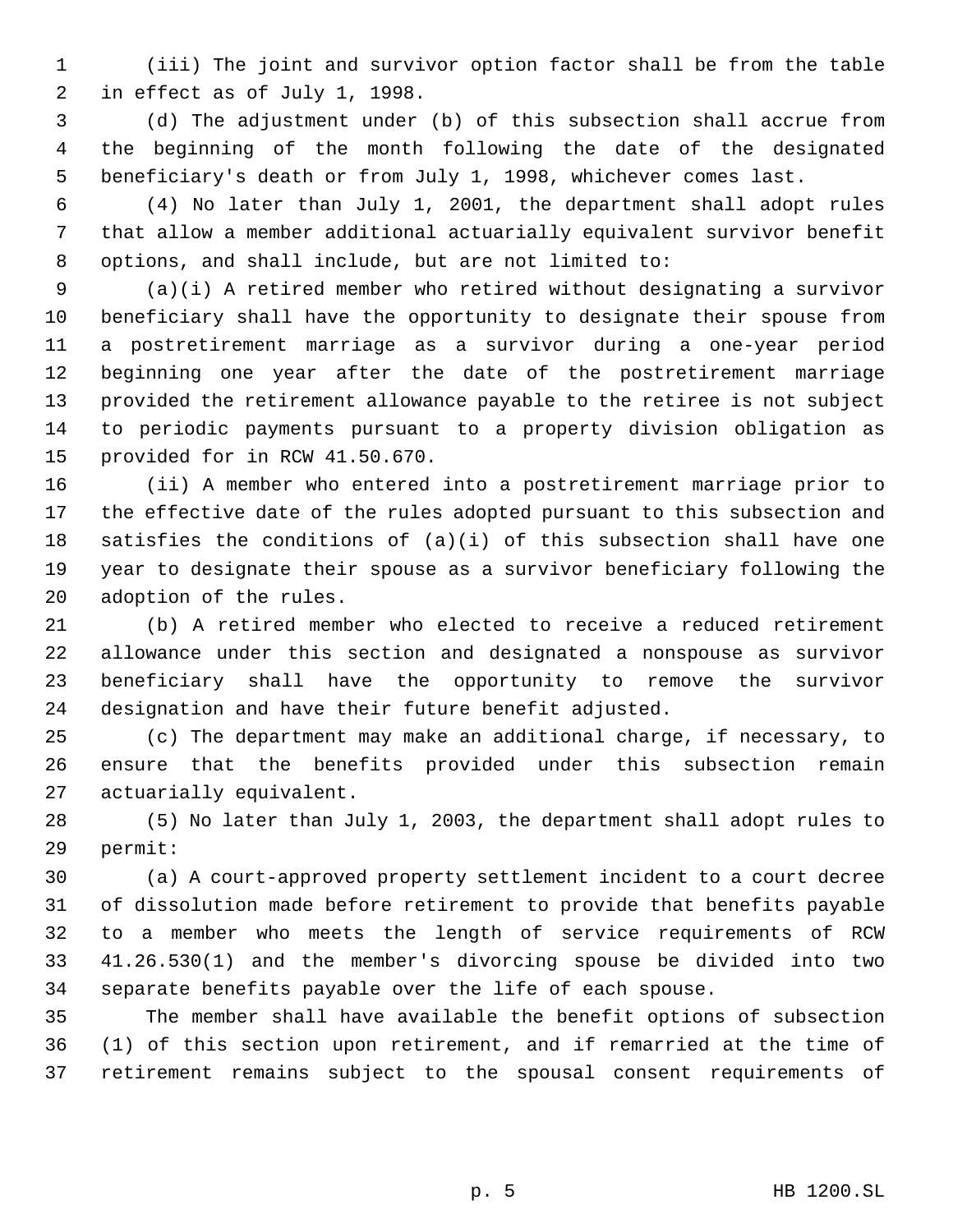subsection (2) of this section. Any reductions of the member's benefit subsequent to the division into two separate benefits shall be made solely to the separate benefit of the member.

 The nonmember ex spouse shall be eligible to commence receiving their separate benefit upon reaching the ages provided in RCW 41.26.430(1) and after filing a written application with the department.

 (b) A court-approved property settlement incident to a court decree of dissolution made after retirement may only divide the benefit into two separate benefits payable over the life of each spouse if the nonmember ex spouse was selected as a survivor beneficiary at retirement.

 The retired member may later choose the survivor benefit options available in subsection (4) of this section. Any actuarial reductions subsequent to the division into two separate benefits shall be made 16 solely to the separate benefit of the member.

 Both the retired member and the nonmember divorced spouse shall be eligible to commence receiving their separate benefits upon filing a copy of the dissolution order with the department in accordance with RCW 41.50.670.

 (c) The department may make an additional charge or adjustment if necessary to ensure that the separate benefits provided under this subsection are actuarially equivalent to the benefits payable prior to the decree of dissolution.

 **Sec. 4.** RCW 41.31A.020 and 2000 c 247 s 408 are each amended to read as follows:

 (1) On January 1, 2004, and on January 1st of even-numbered years thereafter, the member account of a person meeting the requirements of this section shall be credited by the extraordinary investment gain amount.

 (2) The following persons shall be eligible for the benefit provided in subsection (1) of this section:

 (a) Any member of the teachers' retirement system plan 3, the Washington school employees' retirement system plan 3, or the public employees' retirement system plan 3 who earned service credit during the twelve-month period from September 1st to August 31st immediately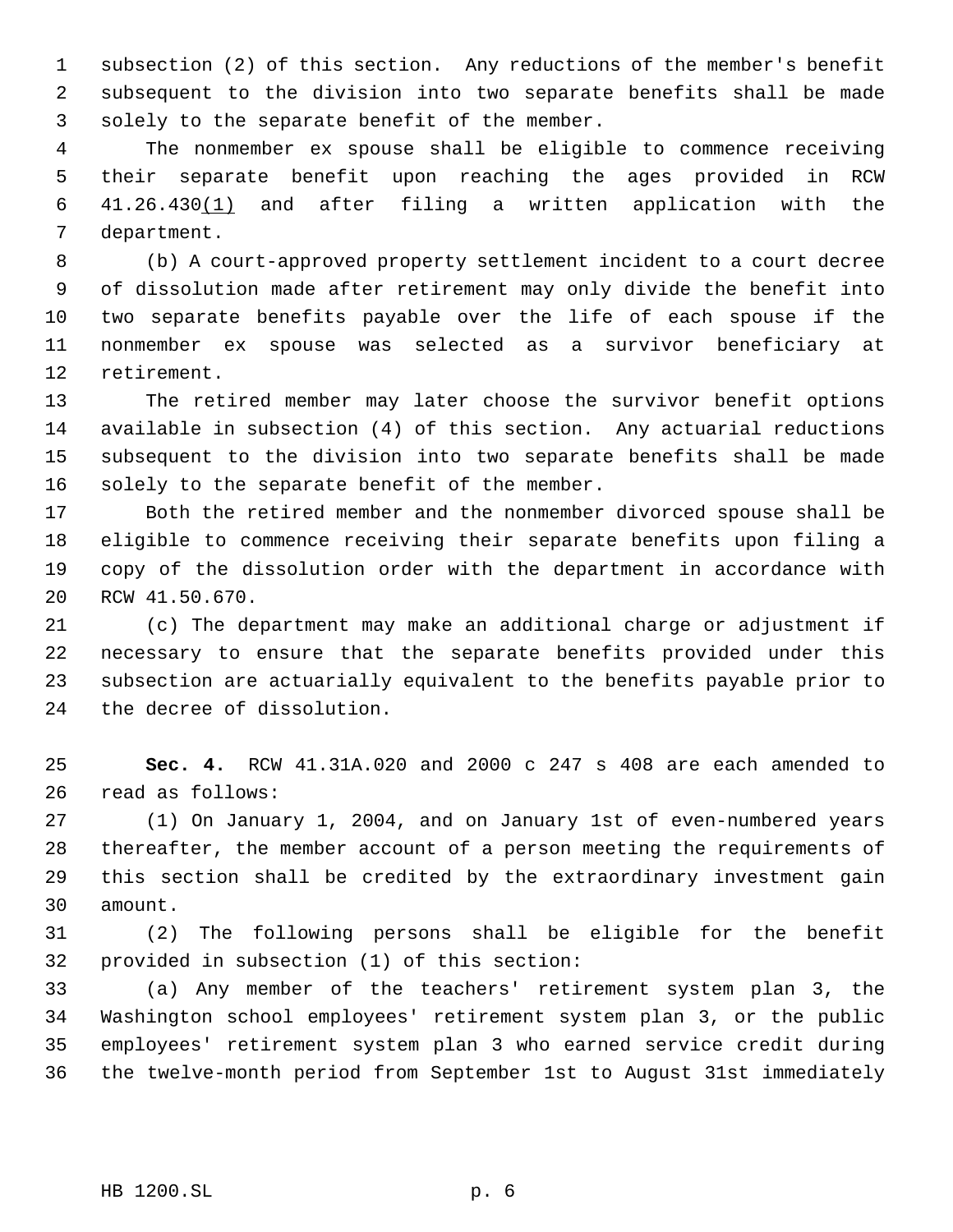preceding the distribution and had a balance of at least one thousand dollars in their member account on August 31st of the year immediately preceding the distribution; or

 (b) Any person in receipt of a benefit pursuant to RCW 41.32.875, 41.35.680, or 41.40.820; or

 (c) Any person who is a retiree pursuant to RCW 41.34.020(8) and who:

(i) Completed ten service credit years; or

 (ii) Completed five service credit years, including twelve service months after attaining age fifty-four; or

 (d) Any teacher who is a retiree pursuant to RCW 41.34.020(8) and who has completed five service credit years by July 1, 1996, under plan 2 and who transferred to plan 3 under RCW 41.32.817; or

 (e) Any classified employee who is a retiree pursuant to RCW 41.34.020(8) and who has completed five service credit years by September 1, 2000, and who transferred to plan 3 under RCW 41.35.510; or

 (f) Any public employee who is a retiree pursuant to RCW 19 ((41.40.010(29))) 41.34.020(8) and who has completed five service credit years by March 1, 2002, and who transferred to plan 3 under RCW 41.40.795; or

 (g) Any person who had a balance of at least one thousand dollars in their member account on August 31st of the year immediately preceding the distribution and who:

(i) Completed ten service credit years; or

 (ii) Completed five service credit years, including twelve service months after attaining age fifty-four; or

 (h) Any teacher who had a balance of at least one thousand dollars in their member account on August 31st of the year immediately preceding the distribution and who has completed five service credit years by July 1, 1996, under plan 2 and who transferred to plan 3 under RCW 41.32.817; or

 (i) Any classified employee who had a balance of at least one thousand dollars in their member account on August 31st of the year immediately preceding the distribution and who has completed five service credit years by September 1, 2000, and who transferred to plan 3 under RCW 41.35.510; or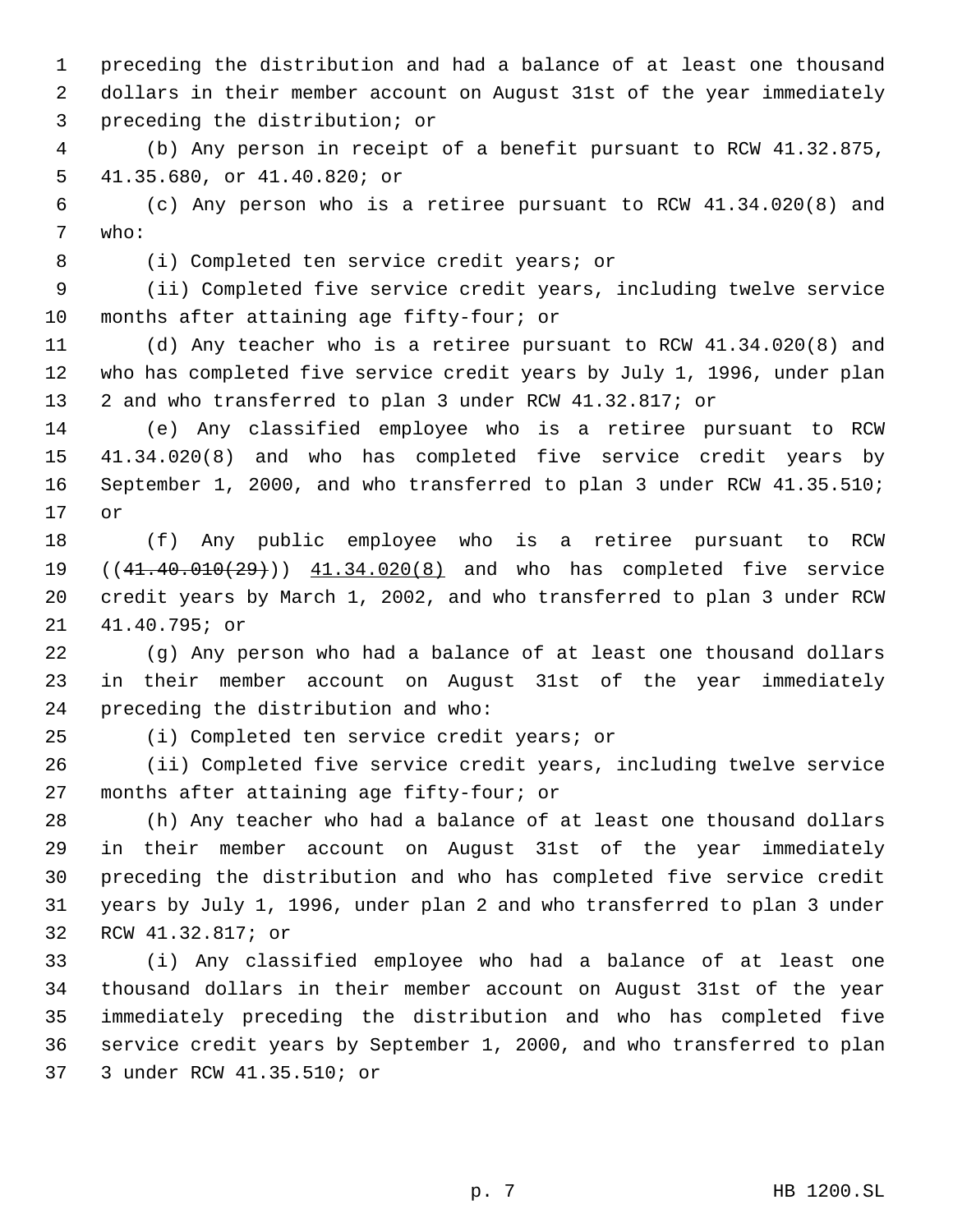(j) Any public employee who had a balance of at least one thousand dollars in their member account on August 31st of the year immediately preceding the distribution and who has completed five service credit years by March 1, 2002, and who transferred to plan 3 under RCW 41.40.795.

 (3) The extraordinary investment gain amount shall be calculated as follows:

 (a) One-half of the sum of the value of the net assets held in trust for pension benefits in the teachers' retirement system combined plan 2 and 3 fund, the Washington school employees' retirement system combined plan 2 and 3 fund, and the public employees' retirement system combined plan 2 and 3 fund at the close of the previous state fiscal 13 year not including the amount attributable to member accounts;

 (b) Multiplied by the amount which the compound average of investment returns on those assets over the previous four state fiscal years exceeds ten percent;

(c) Multiplied by the proportion of:

 (i) The sum of the service credit on August 31st of the previous year of all persons eligible for the benefit provided in subsection (1) of this section; to

 (ii) The sum of the service credit on August 31st of the previous year of:

 (A) All persons eligible for the benefit provided in subsection (1) of this section;

 (B) Any person who earned service credit in the teachers' retirement system plan 2, the Washington school employees' retirement system plan 2, or the public employees' retirement system plan 2 during the twelve-month period from September 1st to August 31st immediately preceding the distribution;

 (C) Any person in receipt of a benefit pursuant to RCW 41.32.765, 41.35.420, or 41.40.630; and

 (D) Any person with five or more years of service in the teachers' retirement system plan 2, the Washington school employees' retirement system plan 2, or the public employees' retirement system plan 2;

 (d) Divided proportionally among persons eligible for the benefit provided in subsection (1) of this section on the basis of their service credit total on August 31st of the previous year.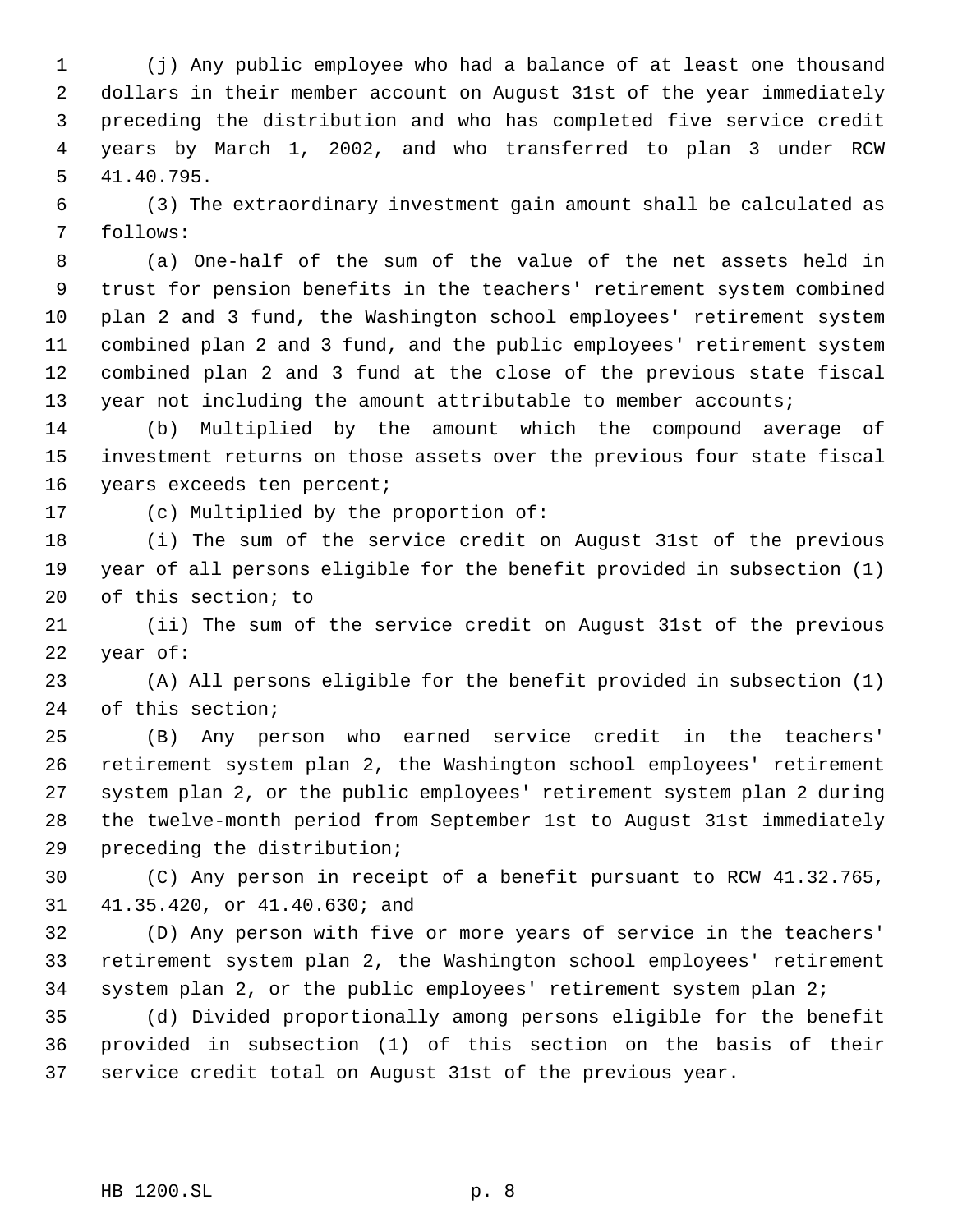(4) The legislature reserves the right to amend or repeal this section in the future and no member or beneficiary has a contractual right to receive this distribution not granted prior to that time.

 **Sec. 5.** RCW 41.35.640 and 1998 c 341 s 205 are each amended to read as follows:

 Any member or beneficiary eligible to receive a retirement allowance under the provisions of RCW 41.35.680, 41.35.690, or 41.35.710 is eligible to commence receiving a retirement allowance after having filed written application with the department.

 (1) Retirement allowances paid to members shall accrue from the first day of the calendar month immediately following such member's separation from employment.

 (2) Retirement allowances payable to eligible members no longer in service, but qualifying for such an allowance pursuant to RCW 15 ((41.35.140)) 41.35.680 shall accrue from the first day of the calendar month immediately following such qualification.

 (3) Disability allowances paid to disabled members shall accrue from the first day of the calendar month immediately following such member's separation from employment for disability.

 (4) Retirement allowances paid as death benefits shall accrue from the first day of the calendar month immediately following the member's death.

 **Sec. 6.** RCW 41.40.660 and 2002 c 158 s 13 are each amended to read as follows:

 (1) Upon retirement for service as prescribed in RCW 41.40.630 or retirement for disability under RCW 41.40.670, a member shall elect to have the retirement allowance paid pursuant to one of the following options, calculated so as to be actuarially equivalent to each other.

 (a) Standard allowance. A member electing this option shall receive a retirement allowance payable throughout such member's life. However, if the retiree dies before the total of the retirement allowance paid to such retiree equals the amount of such retiree's accumulated contributions at the time of retirement, then the balance shall be paid to the member's estate, or such person or persons, trust, or organization as the retiree shall have nominated by written designation duly executed and filed with the department; or if there be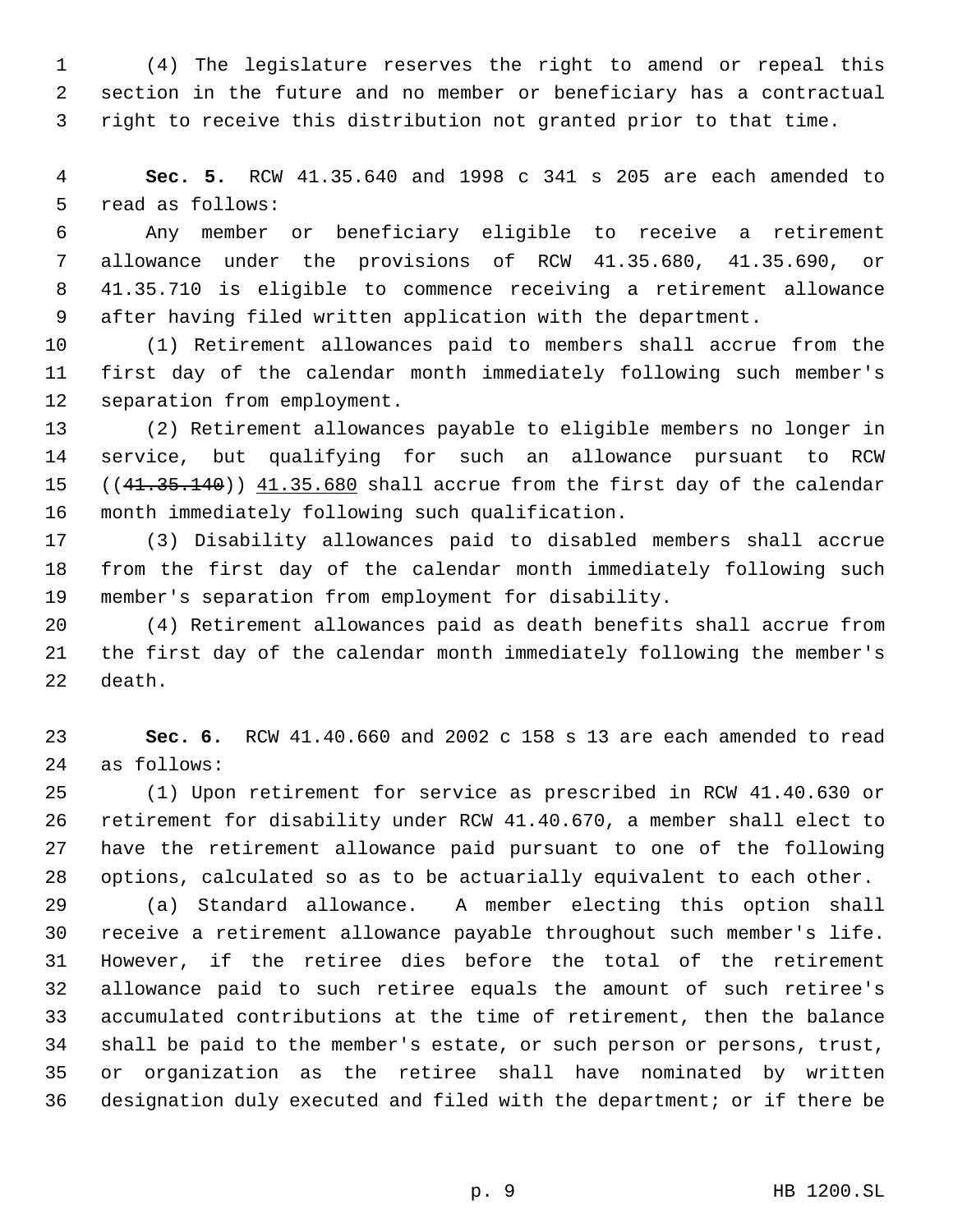no such designated person or persons still living at the time of the retiree's death, then to the surviving spouse; or if there be neither such designated person or persons still living at the time of death nor a surviving spouse, then to the retiree's legal representative.

 (b) The department shall adopt rules that allow a member to select a retirement option that pays the member a reduced retirement allowance and upon death, such portion of the member's reduced retirement allowance as the department by rule designates shall be continued throughout the life of and paid to a person nominated by the member by written designation duly executed and filed with the department at the time of retirement. The options adopted by the department shall include, but are not limited to, a joint and one hundred percent survivor option and a joint and fifty percent survivor option.

 (2)(a) A member, if married, must provide the written consent of his or her spouse to the option selected under this section, except as provided in (b) of this subsection. If a member is married and both the member and the member's spouse do not give written consent to an option under this section, the department shall pay a joint and fifty percent survivor benefit calculated to be actuarially equivalent to the benefit options available under subsection (1) of this section unless spousal consent is not required as provided in (b) of this subsection.

 (b) If a copy of a dissolution order designating a survivor beneficiary under RCW 41.50.790 has been filed with the department at least thirty days prior to a member's retirement:

 (i) The department shall honor the designation as if made by the member under subsection (1) of this section; and

 (ii) The spousal consent provisions of (a) of this subsection do not apply.

 (3)(a) Any member who retired before January 1, 1996, and who elected to receive a reduced retirement allowance under subsection (1)(b) or (2) of this section is entitled to receive a retirement allowance adjusted in accordance with (b) of this subsection, if they meet the following conditions:

 (i) The retiree's designated beneficiary predeceases or has predeceased the retiree; and

 (ii) The retiree provides to the department proper proof of the designated beneficiary's death.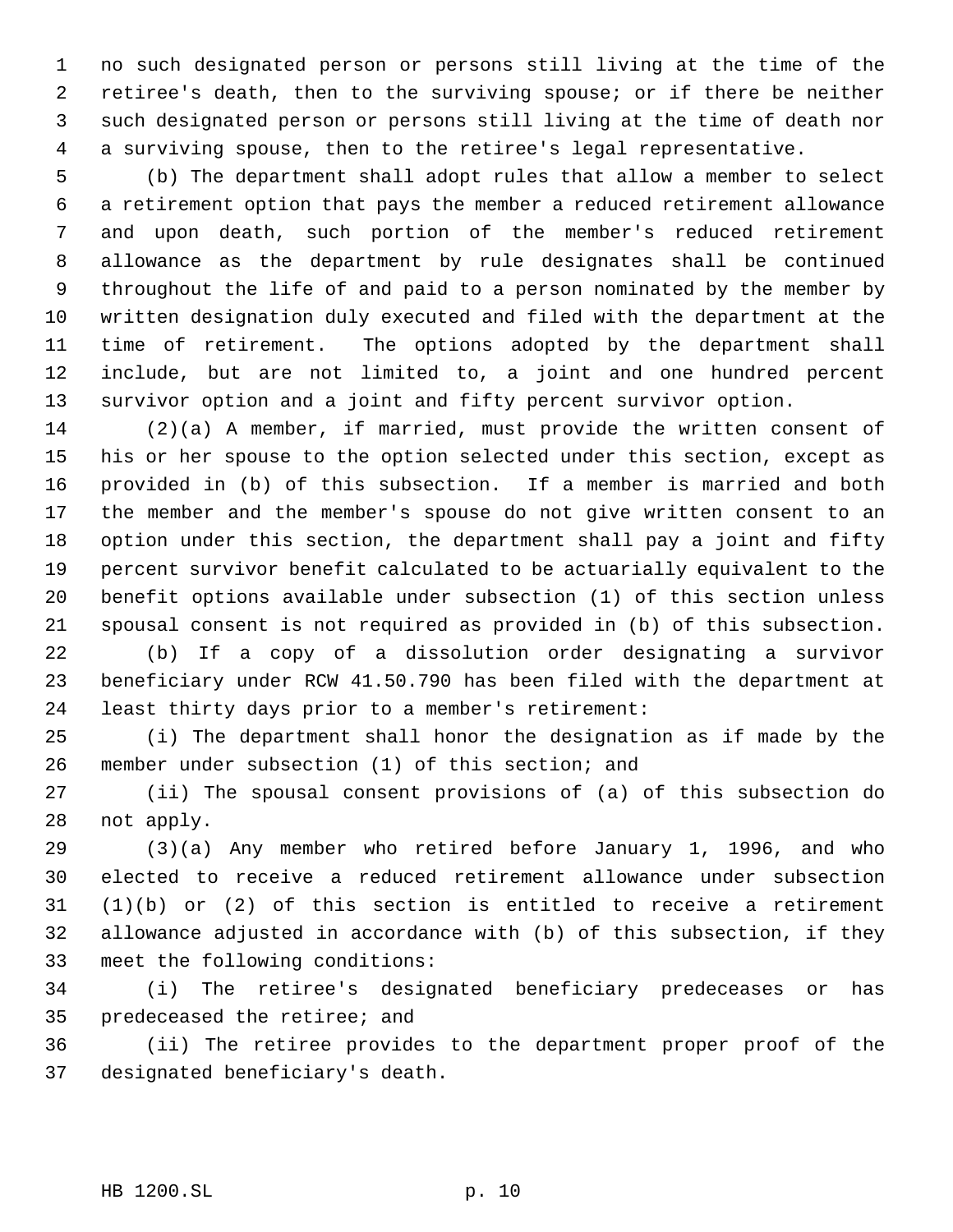(b) The retirement allowance payable to the retiree, as of July 1, 1998, or the date of the designated beneficiary's death, whichever comes last, shall be increased by the percentage derived in (c) of this subsection.

(c) The percentage increase shall be derived by the following:

 (i) One hundred percent multiplied by the result of (c)(ii) of this 7 subsection converted to a percent;

 (ii) Subtract one from the reciprocal of the appropriate joint and survivor option factor;

 (iii) The joint and survivor option factor shall be from the table in effect as of July 1, 1998.

 (d) The adjustment under (b) of this subsection shall accrue from the beginning of the month following the date of the designated beneficiary's death or from July 1, 1998, whichever comes last.

 (4) No later than July 1, 2001, the department shall adopt rules that allow a member additional actuarially equivalent survivor benefit options, and shall include, but are not limited to:

 (a)(i) A retired member who retired without designating a survivor beneficiary shall have the opportunity to designate their spouse from a postretirement marriage as a survivor during a one-year period beginning one year after the date of the postretirement marriage provided the retirement allowance payable to the retiree is not subject to periodic payments pursuant to a property division obligation as provided for in RCW 41.50.670.

 (ii) A member who entered into a postretirement marriage prior to the effective date of the rules adopted pursuant to this subsection and satisfies the conditions of (a)(i) of this subsection shall have one year to designate their spouse as a survivor beneficiary following the adoption of the rules.

 (b) A retired member who elected to receive a reduced retirement allowance under this section and designated a nonspouse as survivor beneficiary shall have the opportunity to remove the survivor designation and have their future benefit adjusted.

 (c) The department may make an additional charge, if necessary, to ensure that the benefits provided under this subsection remain actuarially equivalent.

 (5) No later than July 1, 2003, the department shall adopt rules to permit: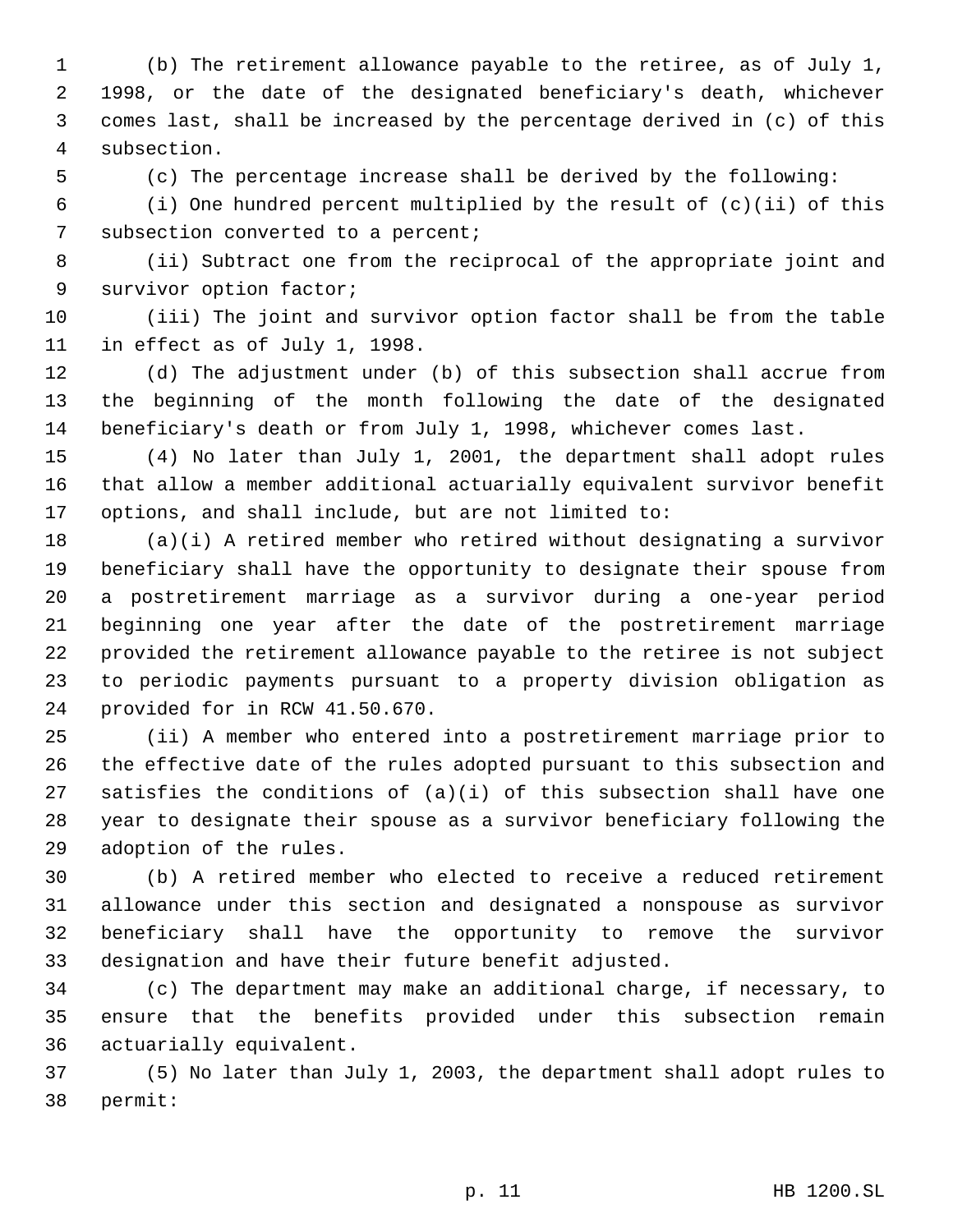(a) A court-approved property settlement incident to a court decree of dissolution made before retirement to provide that benefits payable to a member who meets the length of service requirements of RCW 41.40.720 and the member's divorcing spouse be divided into two separate benefits payable over the life of each spouse.

 The member shall have available the benefit options of subsection (1) of this section upon retirement, and if remarried at the time of retirement remains subject to the spousal consent requirements of subsection (2) of this section. Any reductions of the member's benefit subsequent to the division into two separate benefits shall be made solely to the separate benefit of the member.

 The nonmember ex spouse shall be eligible to commence receiving their separate benefit upon reaching the age provided in RCW 41.40.630(1) and after filing a written application with the department.

 (b) A court-approved property settlement incident to a court decree of dissolution made after retirement may only divide the benefit into two separate benefits payable over the life of each spouse if the nonmember ex spouse was selected as a survivor beneficiary at retirement.

 The retired member may later choose the survivor benefit options available in subsection (4) of this section. Any actuarial reductions subsequent to the division into two separate benefits shall be made solely to the separate benefit of the member.

 Both the retired member and the nonmember divorced spouse shall be eligible to commence receiving their separate benefits upon filing a copy of the dissolution order with the department in accordance with RCW 41.50.670.

29 (c) ((Any benefit distributed pursuant to chapter 41.31A RCW after the date of the dissolution order creating separate benefits for a 31 member and nonmember ex spouse shall be paid solely to the member.

 $\left(\frac{d}{d}\right)$ ) The department may make an additional charge or adjustment if necessary to ensure that the separate benefits provided under this subsection are actuarially equivalent to the benefits payable prior to the decree of dissolution.

 **Sec. 7.** RCW 41.40.748 and 2002 c 269 s 1 are each amended to read as follows: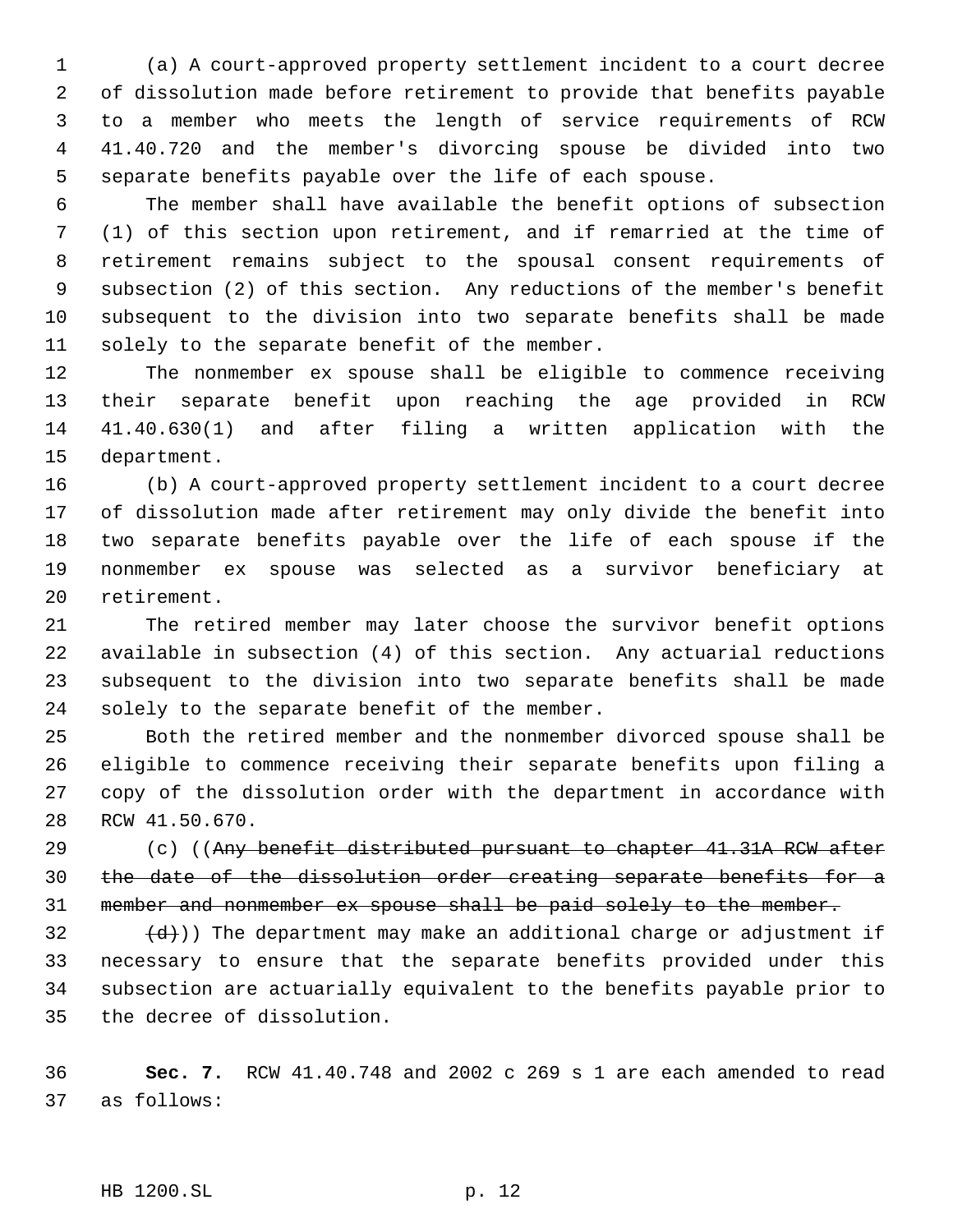(1) Active members of the Washington state patrol retirement system who have previously established service credit in the public employees' retirement system plan 2 while employed in the state patrol as a commercial vehicle enforcement officer, and who became a commissioned officer after July 1, 2000, and prior to June 30, 2001, have the following options:

(a) Remain a member of the public employees' retirement system; or

 (b) Transfer service credit earned under the retirement system as a commercial vehicle enforcement officer to the Washington state patrol retirement system by making an irrevocable choice filed in writing with the department of retirement systems within one year of the department's announcement of the ability to make such a transfer.

 (2)(a) Any commissioned officer choosing to transfer under this section shall have transferred from the retirement system to the Washington state patrol retirement system:

 (i) All the employee's applicable accumulated contributions plus interest, and an equal amount of employer contributions attributed to such employee; and

 (ii) All applicable months of service as a commercial vehicle enforcement officer credited to the employee under this chapter as though that service was rendered as a member of the Washington state patrol retirement system.

(b) For the applicable period of service, the employee shall pay:

 (i) The difference between the contributions the employee paid to the retirement system, and the contributions which would have been paid by the employee had the employee been a member of the Washington state patrol retirement system, plus interest as determined by the director. This payment shall be made no later than December 31, 2010, or the date of retirement, whichever comes first;

 (ii) The difference between the employer contributions paid to the public employees' retirement system, and the employer contributions which would have been payable to the Washington state patrol retirement system; and

 (iii) An amount sufficient to ensure that the funding status of the Washington state patrol retirement system will not change due to this transfer.

 (c) If the payment required by this subsection is not paid in full by the deadline, the transferred service credit shall not be used to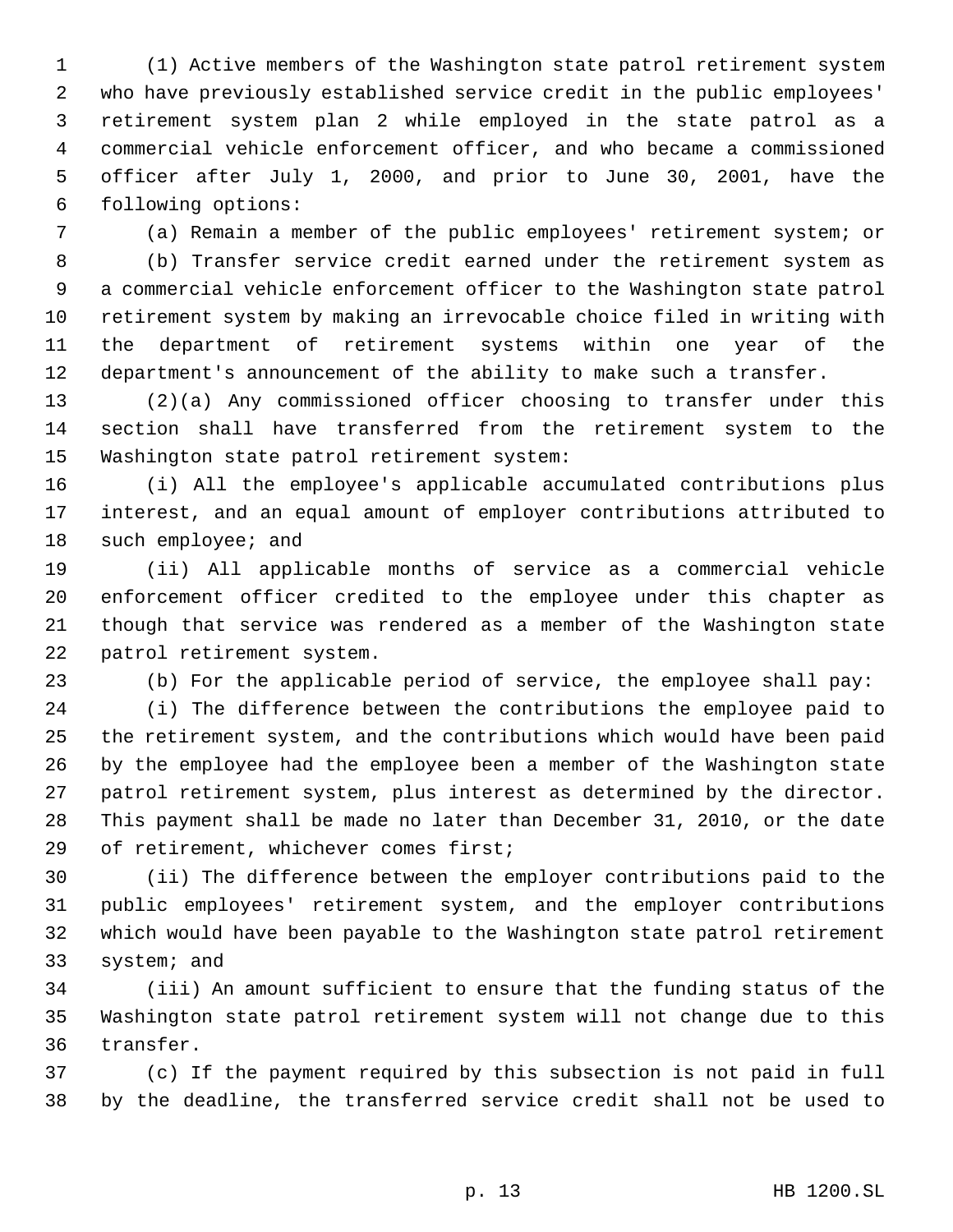determine eligibility for benefits nor to calculate benefits under the Washington state patrol retirement system. In such case, the ((additional employee and employer contributions)) employee's accumulated contributions plus interest transferred under this subsection, and any payments made under this subsection, shall be 6 refunded to the employee( $(\tau$  and)). The employer shall be entitled to 7 a credit for the ((payments made)) employer contributions transferred 8 under  $((+a)$  of)) this subsection.

 (d) An individual who transfers service credit and contributions under this subsection is permanently excluded from the public employees' retirement system for all service as a commercial vehicle enforcement officer.

 **Sec. 8.** RCW 41.40.801 and 2000 c 247 s 305 are each amended to read as follows:

 Any member or beneficiary eligible to receive a retirement allowance under the provisions of RCW 41.40.820, 41.40.825, or 41.40.835 is eligible to commence receiving a retirement allowance after having filed written application with the department.

 (1) Retirement allowances paid to members shall accrue from the first day of the calendar month immediately following such member's separation from employment.

 (2) Retirement allowances payable to eligible members no longer in service, but qualifying for such an allowance pursuant to RCW 24 ((41.40.068)) 41.40.820 shall accrue from the first day of the calendar month immediately following such qualification.

 (3) Disability allowances paid to disabled members shall accrue from the first day of the calendar month immediately following such member's separation from employment for disability.

 (4) Retirement allowances paid as death benefits shall accrue from the first day of the calendar month immediately following the member's death.

 **Sec. 9.** RCW 41.40.845 and 2002 c 158 s 14 are each amended to read as follows:

 (1) Upon retirement for service as prescribed in RCW 41.40.820 or retirement for disability under RCW 41.40.825, a member shall elect to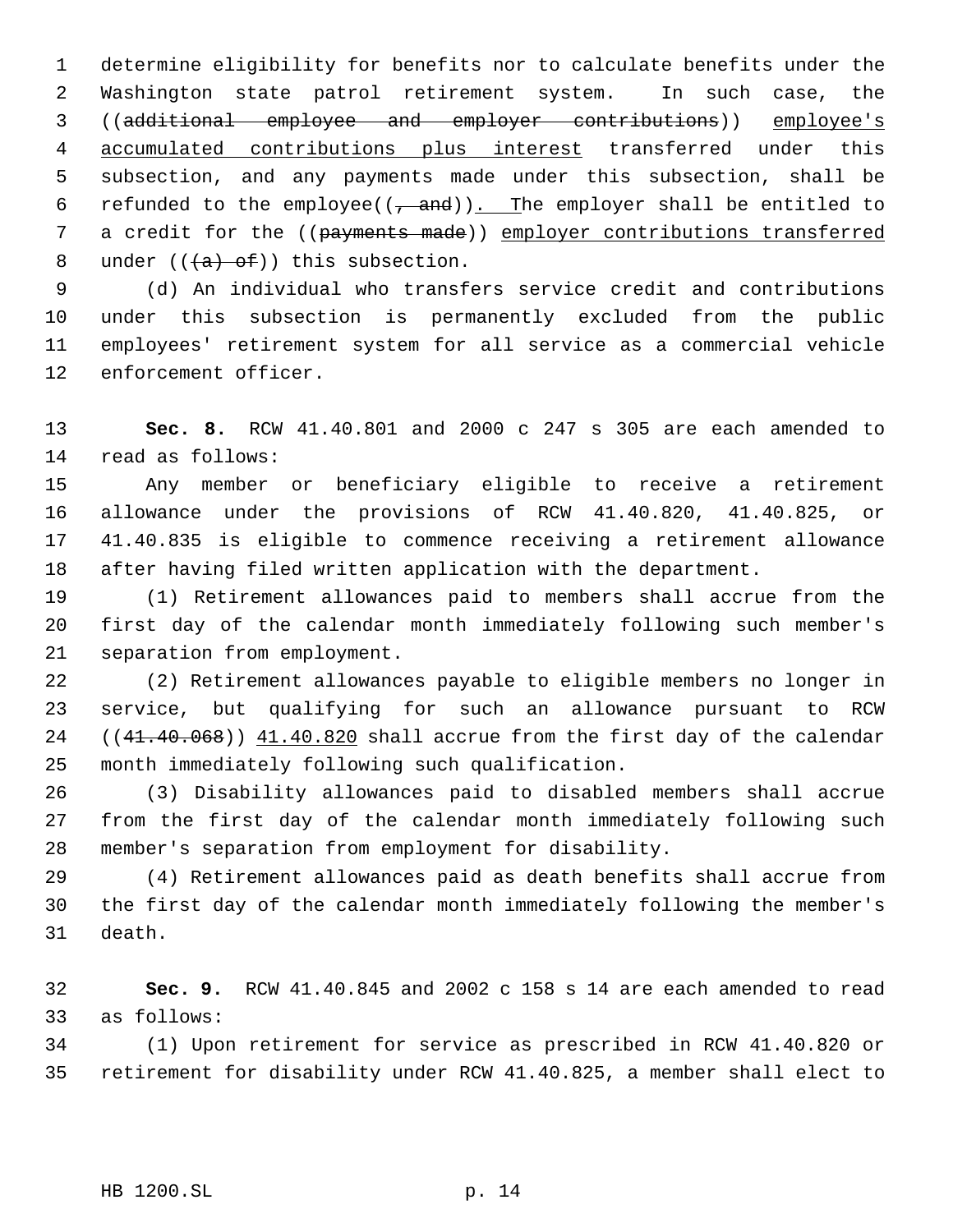have the retirement allowance paid pursuant to one of the following options, calculated so as to be actuarially equivalent to each other.

 (a) Standard allowance. A member electing this option shall receive a retirement allowance payable throughout such member's life. Upon the death of the member, the member's benefits shall cease.

 (b) The department shall adopt rules that allow a member to select a retirement option that pays the member a reduced retirement allowance and upon death, such portion of the member's reduced retirement allowance as the department by rule designates shall be continued throughout the life of and paid to a person nominated by the member by written designation duly executed and filed with the department at the time of retirement. The options adopted by the department shall include, but are not limited to, a joint and one hundred percent survivor option and a joint and fifty percent survivor option.

 (2)(a) A member, if married, must provide the written consent of his or her spouse to the option selected under this section, except as provided in (b) of this subsection. If a member is married and both the member and the member's spouse do not give written consent to an option under this section, the department shall pay a joint and fifty percent survivor benefit calculated to be actuarially equivalent to the benefit options available under subsection (1) of this section unless spousal consent is not required as provided in (b) of this subsection.

 (b) If a copy of a dissolution order designating a survivor beneficiary under RCW 41.50.790 has been filed with the department at least thirty days prior to a member's retirement:

 (i) The department shall honor the designation as if made by the member under subsection (1) of this section; and

 (ii) The spousal consent provisions of (a) of this subsection do not apply.

 (3) ((The department shall adopt rules that allow a member additional actuarially equivalent survivor benefit options, and shall 32 include, but are not limited to:

 $(a)(i)$  A retired member who retired without designating a survivor beneficiary shall have the opportunity to designate their spouse from a postretirement marriage as a survivor during a one-year period beginning one year after the date of the postretirement marriage provided the retirement allowance payable to the retiree is not subject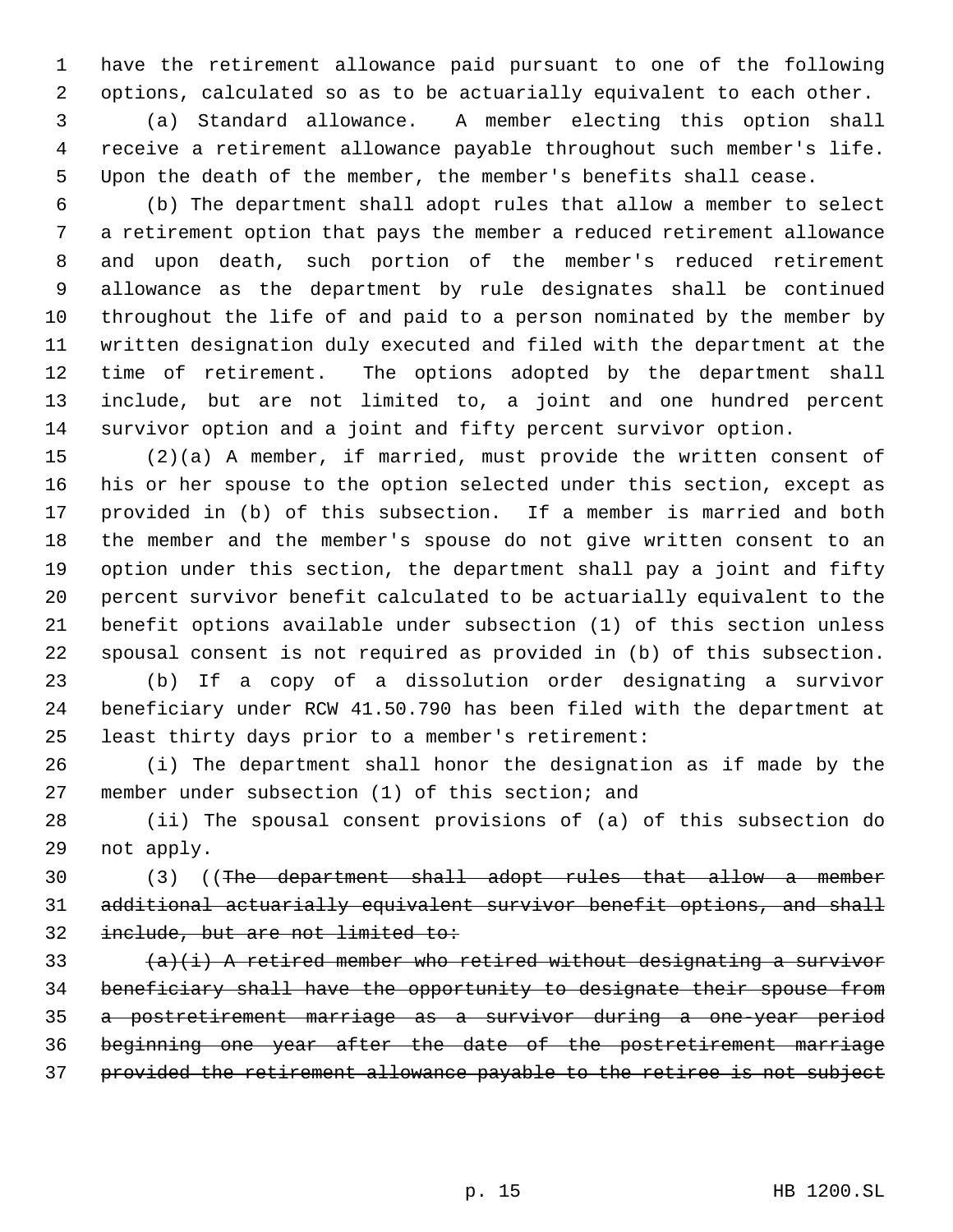to periodic payments pursuant to a property division obligation as 2 provided for in RCW 41.50.670.

 (ii) A member who entered into a postretirement marriage prior to the effective date of the rules adopted under this section and 5 satisfies the conditions of  $(a)(i)$  of this subsection shall have one year to designate their spouse as a survivor beneficiary following the 7 adoption of the rules.

 (b) A retired member who elected to receive a reduced retirement allowance under this section and designated a nonspouse as survivor 10 beneficiary shall have the opportunity to remove the survivor 11 designation and have their future benefit adjusted.

 $\left\{e\right\}$  The department may make an additional charge, if necessary, to 13 ensure that the benefits provided under this subsection remain 14 actuarially equivalent.

15  $(4)$ )) No later than July 1, 2002, the department shall adopt rules that allow a member additional actuarially equivalent survivor benefit options, and shall include, but are not limited to:

 (a)(i) A retired member who retired without designating a survivor beneficiary shall have the opportunity to designate their spouse from a postretirement marriage as a survivor during a one-year period beginning one year after the date of the postretirement marriage provided the retirement allowance payable to the retiree is not subject to periodic payments pursuant to a property division obligation as provided for in RCW 41.50.670.

 (ii) A member who entered into a postretirement marriage prior to the effective date of the rules adopted under this section and satisfies the conditions of (a)(i) of this subsection shall have one year to designate their spouse as a survivor beneficiary following the adoption of the rules.

 (b) A retired member who elected to receive a reduced retirement allowance under this section and designated a nonspouse as survivor beneficiary shall have the opportunity to remove the survivor designation and have their future benefit adjusted.

 (c) The department may make an additional charge, if necessary, to ensure that the benefits provided under this subsection remain actuarially equivalent.

37 ( $(\overline{5})$ ) (4) No later than July 1, 2003, the department shall adopt rules to permit: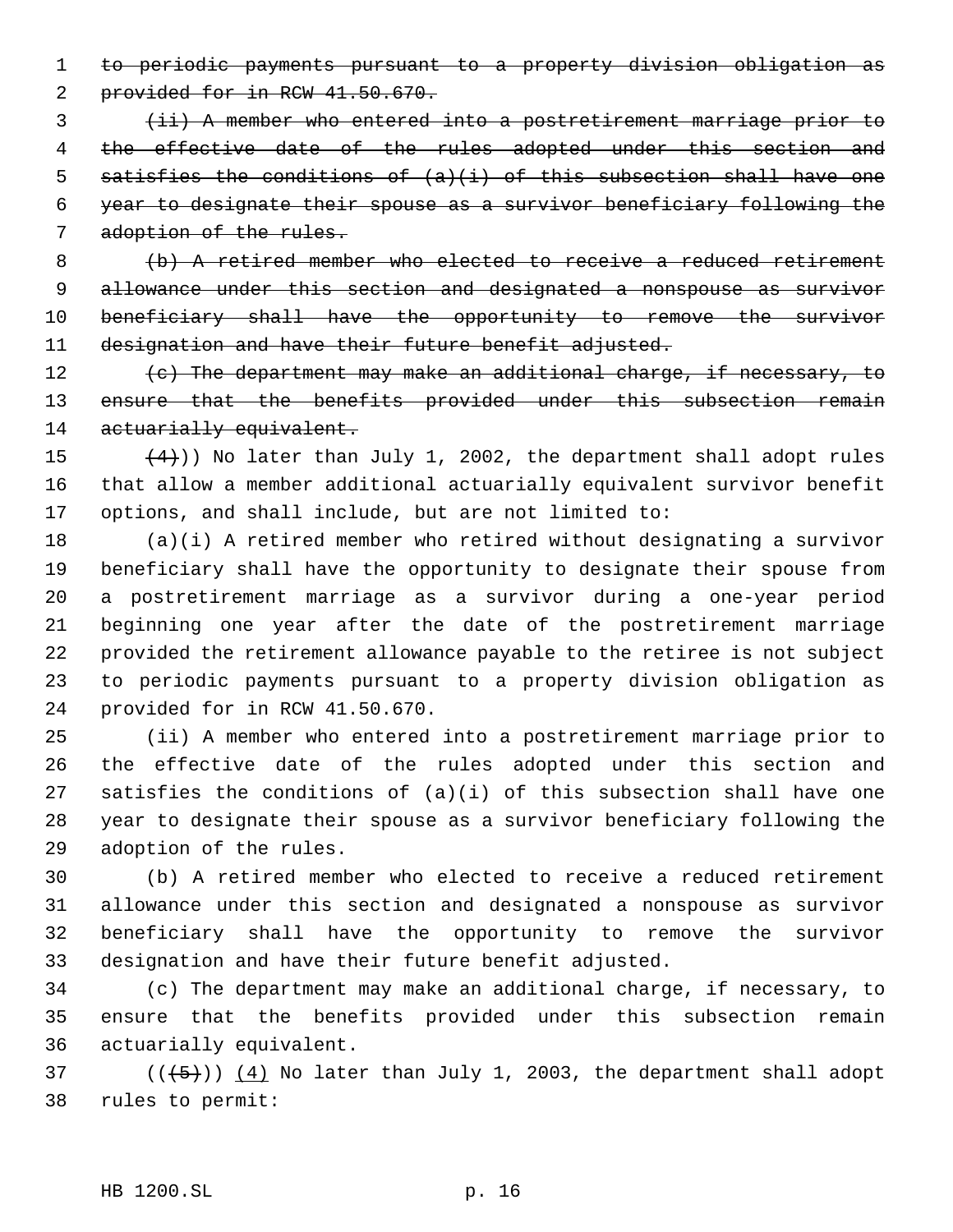(a) A court-approved property settlement incident to a court decree of dissolution made before retirement to provide that benefits payable to a member who meets the length of service requirements of RCW 41.40.820(1) and the member's divorcing spouse be divided into two separate benefits payable over the life of each spouse.

 The member shall have available the benefit options of subsection (1) of this section upon retirement, and if remarried at the time of retirement remains subject to the spousal consent requirements of subsection (2) of this section. Any reductions of the member's benefit subsequent to the division into two separate benefits shall be made solely to the separate benefit of the member.

 The nonmember ex spouse shall be eligible to commence receiving their separate benefit upon reaching the age provided in RCW 41.40.820(1) and after filing a written application with the department.

 (b) A court-approved property settlement incident to a court decree of dissolution made after retirement may only divide the benefit into two separate benefits payable over the life of each spouse if the nonmember ex spouse was selected as a survivor beneficiary at retirement.

 The retired member may later choose the survivor benefit options 22 available in subsection  $((+4))$   $(3)$  of this section. Any actuarial reductions subsequent to the division into two separate benefits shall be made solely to the separate benefit of the member.

 Both the retired member and the nonmember divorced spouse shall be eligible to commence receiving their separate benefits upon filing a copy of the dissolution order with the department in accordance with RCW 41.50.670.

 (c) Any benefit distributed under chapter 41.31A RCW after the date of the dissolution order creating separate benefits for a member and nonmember ex spouse shall be paid solely to the member.

 (d) The department may make an additional charge or adjustment if necessary to ensure that the separate benefits provided under this subsection are actuarially equivalent to the benefits payable prior to the decree of dissolution.

 **Sec. 10.** RCW 41.45.060 and 2002 c 26 s 2 are each amended to read as follows: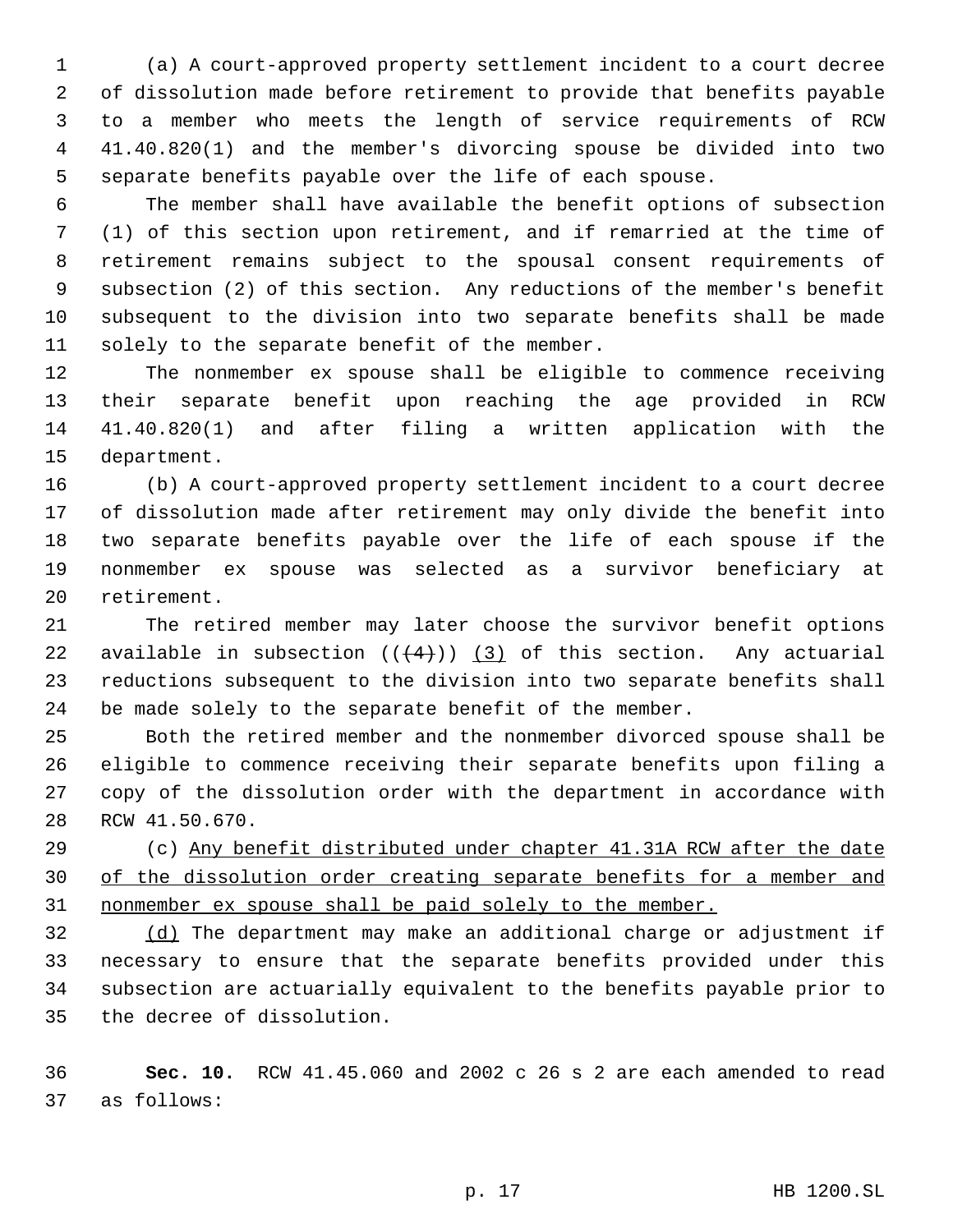(1) The state actuary shall provide actuarial valuation results based on the economic assumptions and asset value smoothing technique included in RCW 41.45.035 or adopted by the council under RCW 41.45.030 or 41.45.035.

 (2) Not later than September 30, 2002, and every two years thereafter, consistent with the economic assumptions and asset value smoothing technique included in RCW 41.45.035 or adopted under RCW 41.45.030 or 41.45.035, the council shall adopt and may make changes to:

 (a) A basic state contribution rate for the law enforcement officers' and fire fighters' retirement system;

 (b) Basic employer contribution rates for the public employees' retirement system, the teachers' retirement system, and the Washington state patrol retirement system to be used in the ensuing biennial period; and

 (c) A basic employer contribution rate for the school employees' retirement system for funding both that system and the public employees' retirement system plan 1.

 The contribution rates adopted by the council shall be subject to revision by the legislature.

 (3) The employer and state contribution rates adopted by the council shall be the level percentages of pay that are needed:

 (a) To fully amortize the total costs of the public employees' retirement system plan 1, the teachers' retirement system plan 1, and the law enforcement officers' and fire fighters' retirement system plan 26 1 not later than June 30, 2024( $\frac{7}{7}$  except as provided in subsection  $(5)$  $of$  this section));

 (b) To also continue to fully fund the public employees' retirement system plans 2 and 3, the teachers' retirement system plans 2 and 3, the school employees' retirement system plans 2 and 3, and the law enforcement officers' and fire fighters' retirement system plan 2 in accordance with RCW 41.45.061, 41.45.067, and this section; and

 (c) For the law enforcement officers' and fire fighters' system plan 2 the rate charged to employers, except as provided in RCW 41.26.450, shall be thirty percent of the cost of the retirement system and the rate charged to the state shall be twenty percent of the cost of the retirement system.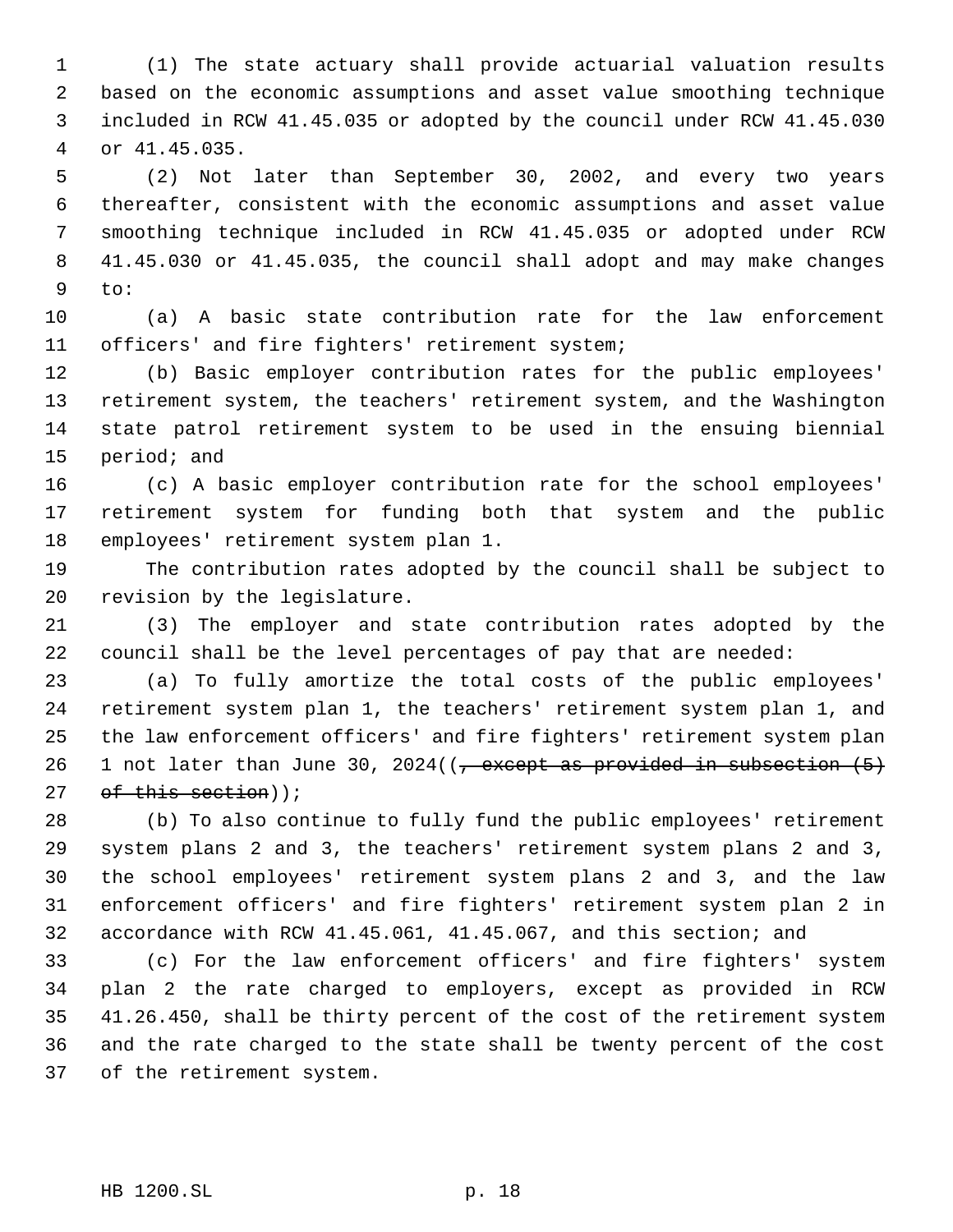(4) The aggregate actuarial cost method shall be used to calculate a combined plan 2 and 3 employer contribution rate and a Washington state patrol retirement system contribution rate.

 (5) The council shall immediately notify the directors of the office of financial management and department of retirement systems of the state and employer contribution rates adopted. The rates shall be effective for the ensuing biennial period, subject to any legislative modifications.

 (6) The director of the department of retirement systems shall collect the rates established in RCW 41.45.053 through June 30, 2003. Thereafter, the director shall collect those rates adopted by the council. The rates established in RCW 41.45.053, or by the council, shall be subject to revision by the council.

 **Sec. 11.** RCW 41.50.110 and 1998 c 341 s 508 are each amended to read as follows:

 (1) Except as provided by RCW 41.50.255 and subsection (6) of this 17 section, all expenses of the administration of the department ((and)), 18 the expenses of administration of the retirement systems, and the 19 expenses of the administration of the office of the state actuary created in chapters 2.10, 2.12, 41.26, 41.32, 41.40, 41.34, 41.35, 21 ((and)) 43.43, and 44.44 RCW shall be paid from the department of retirement systems expense fund.

 (2) In order to reimburse the department of retirement systems expense fund on an equitable basis the department shall ascertain and report to each employer, as defined in RCW 41.26.030, 41.32.010, 41.35.010, or 41.40.010, the sum necessary to defray its proportional share of the entire expense of the administration of the retirement system that the employer participates in during the ensuing biennium or fiscal year whichever may be required. Such sum is to be computed in an amount directly proportional to the estimated entire expense of the administration as the ratio of monthly salaries of the employer's members bears to the total salaries of all members in the entire system. It shall then be the duty of all such employers to include in their budgets or otherwise provide the amounts so required.

 (3) The department shall compute and bill each employer, as defined in RCW 41.26.030, 41.32.010, 41.35.010, or 41.40.010, at the end of each month for the amount due for that month to the department of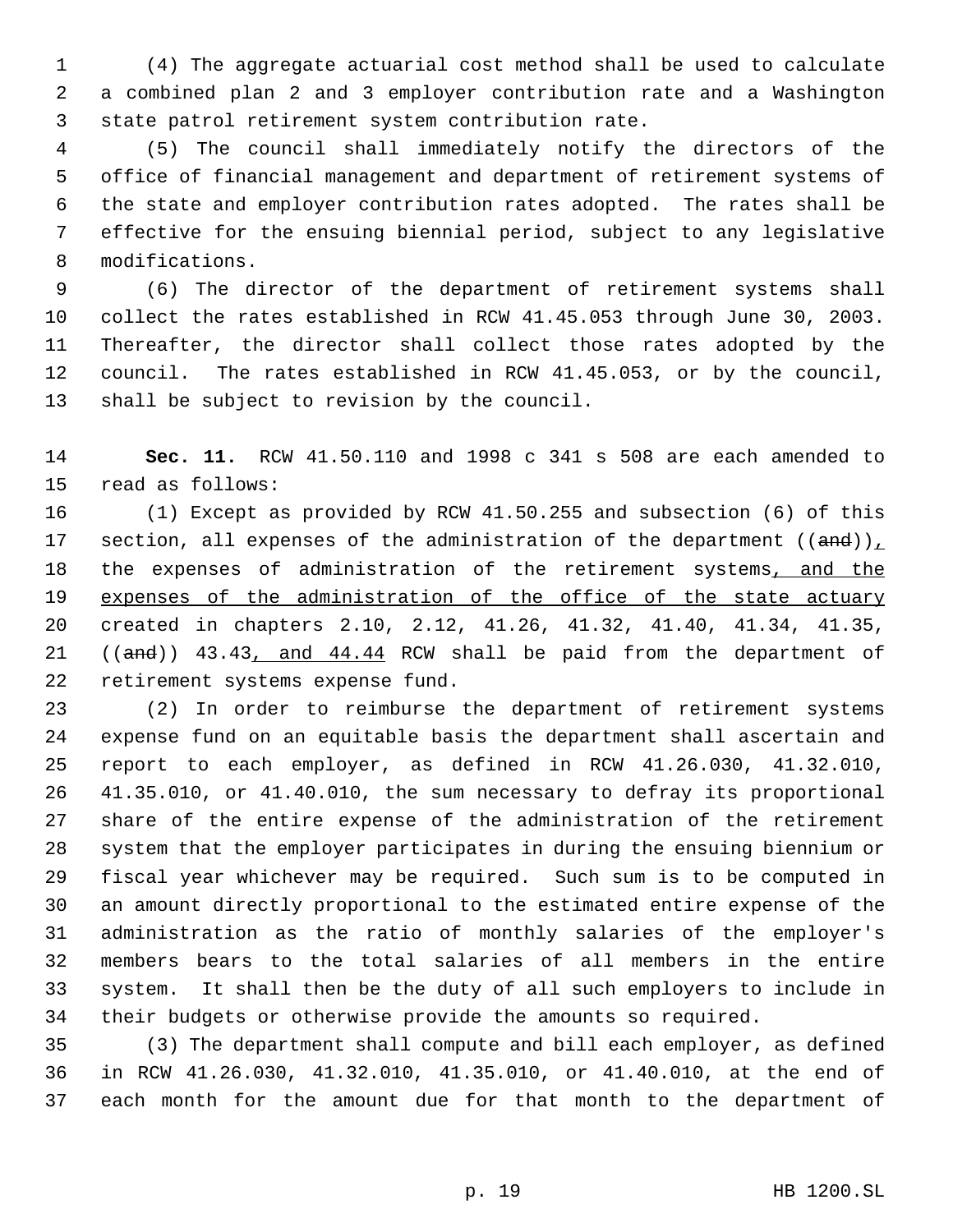retirement systems expense fund and the same shall be paid as are its other obligations. Such computation as to each employer shall be made on a percentage rate of salary established by the department. However, the department may at its discretion establish a system of billing based upon calendar year quarters in which event the said billing shall be at the end of each such quarter.

 (4) The director may adjust the expense fund contribution rate for each system at any time when necessary to reflect unanticipated costs or savings in administering the department.

 (5) An employer who fails to submit timely and accurate reports to the department may be assessed an additional fee related to the increased costs incurred by the department in processing the deficient reports. Fees paid under this subsection shall be deposited in the retirement system expense fund.

 (a) Every six months the department shall determine the amount of an employer's fee by reviewing the timeliness and accuracy of the reports submitted by the employer in the preceding six months. If those reports were not both timely and accurate the department may prospectively assess an additional fee under this subsection.

 (b) An additional fee assessed by the department under this subsection shall not exceed fifty percent of the standard fee.

(c) The department shall adopt rules implementing this section.

23 (6) Expenses other than those under RCW  $41.34.060((\leftarrow{2})$  (3) shall be paid pursuant to subsection (1) of this section.

 **Sec. 12.** RCW 41.50.700 and 2002 c 158 s 6 are each amended to read as follows:

27 (1) Except under subsection (3) of this section and RCW 41.26.460(5), 41.32.530(5), 41.32.785(5), 41.32.851(4), 41.35.220(4), 41.40.188(5), 41.40.660(5), 41.40.845(4), 43.43.271(4), and 41.34.080, the department's obligation to provide direct payment of a property division obligation to an obligee under RCW 41.50.670 shall cease upon the death of the obligee or upon the death of the obligor, whichever comes first. However, if an obligor dies and is eligible for a lump sum death benefit, the department shall be obligated to provide direct payment to the obligee of all or a portion of the withdrawal of accumulated contributions pursuant to a court order that complies with RCW 41.50.670.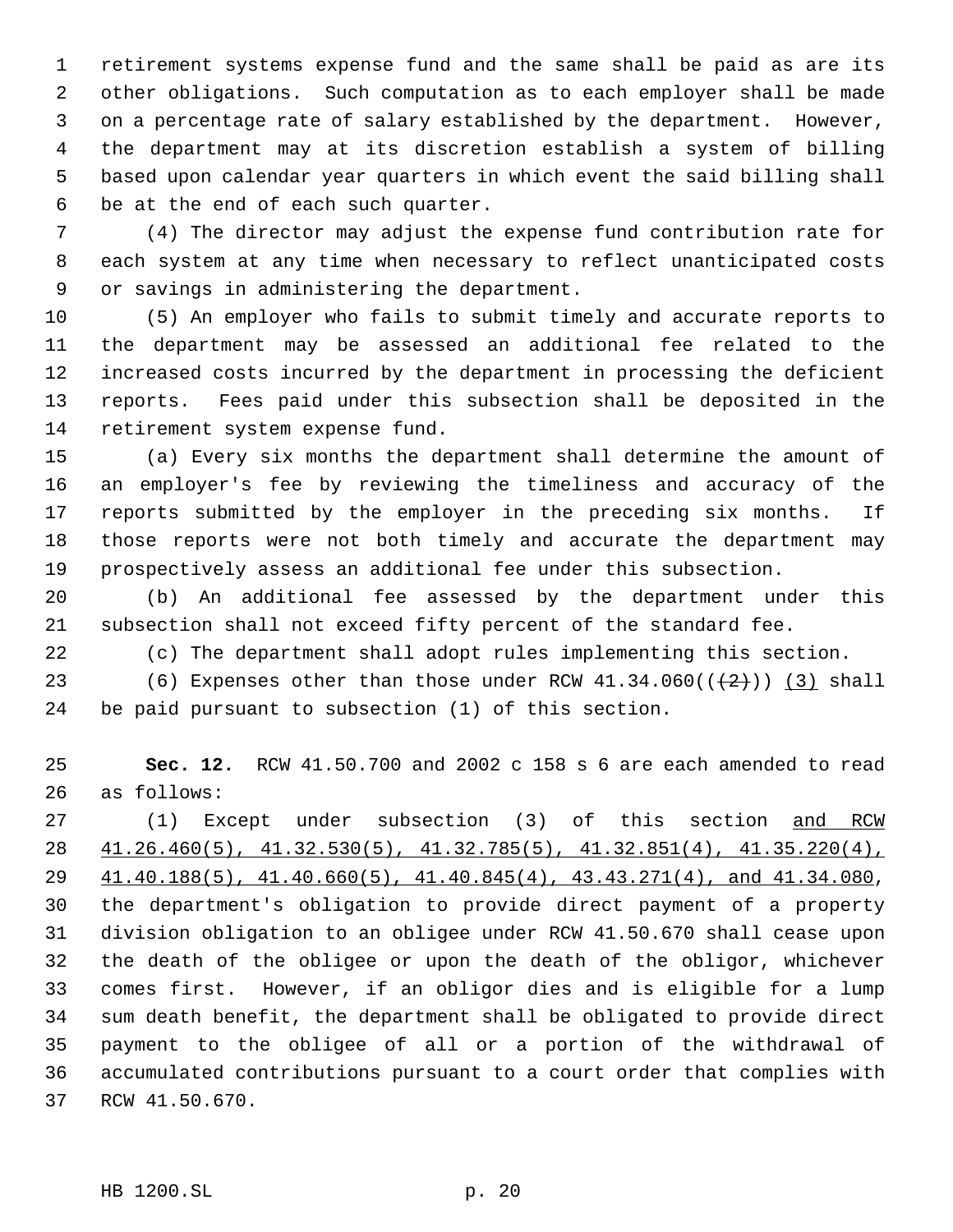(2) The direct payment of a property division obligation to an obligee under RCW 41.50.670 shall be paid as a deduction from the member's periodic retirement payment. An obligee may not direct the department to withhold any funds from such payment.

 (3) The department's obligation to provide direct payment to a nonmember ex spouse from a preretirement divorce meeting the criteria of RCW 41.26.162(2) or 43.43.270(2) may continue for the life of the member's surviving spouse qualifying for benefits under RCW 41.26.160, 41.26.161, or 43.43.270(2). Upon the death of the member's surviving spouse qualifying for benefits under RCW 41.26.160, 41.26.161, or 43.43.270(2), the department's obligation under this subsection shall cease. The department's obligation to provide direct payment to a nonmember ex spouse qualifying for a continued split benefit payment under RCW 41.26.162(3) shall continue for the life of that nonmember ex spouse.

 **Sec. 13.** RCW 41.54.030 and 1998 c 341 s 703 are each amended to read as follows:

 (1) A dual member may combine service in all systems for the purpose of:

 (a) Determining the member's eligibility to receive a service retirement allowance; and

22 (b) Qualifying for a benefit under RCW  $41.32.840(2)$  (( $\Theta$ r)) 41.35.620, or 41.40.790.

 (2) A dual member who is eligible to retire under any system may elect to retire from all the member's systems and to receive service retirement allowances calculated as provided in this section. Each system shall calculate the allowance using its own criteria except that the member shall be allowed to substitute the member's base salary from any system as the compensation used in calculating the allowance.

 (3) The service retirement allowances from a system which, but for this section, would not be allowed to be paid at this date based on the dual member's age may be received immediately or deferred to a later date. The allowances shall be actuarially adjusted from the earliest age upon which the combined service would have made such dual member eligible in that system.

(4) The service retirement eligibility requirements of RCW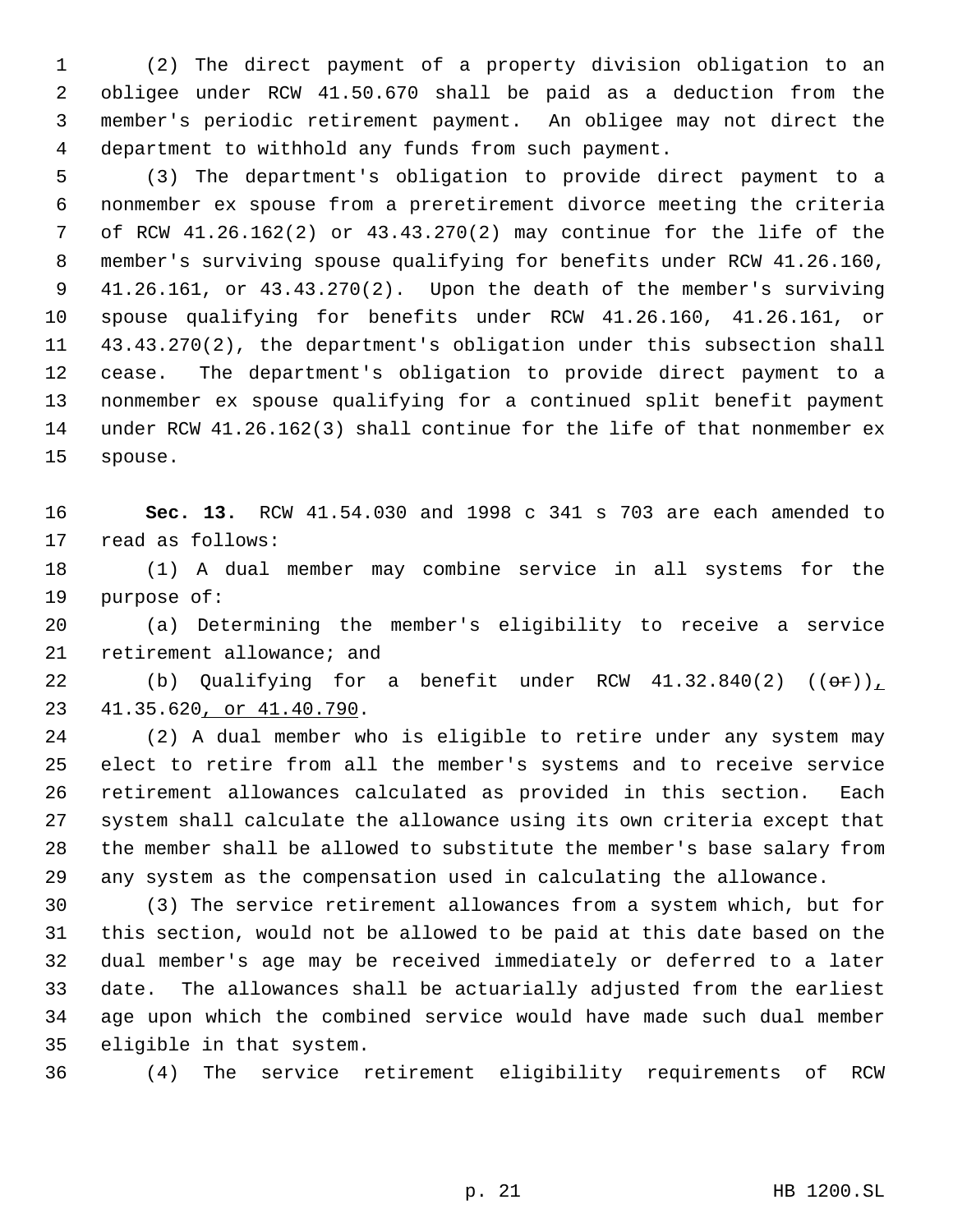41.40.180 shall apply to any dual member whose prior system is plan 1 of the public employees' retirement system established under chapter 41.40 RCW.

 **Sec. 14.** RCW 43.43.271 and 2002 c 158 s 16 are each amended to read as follows:

 (1) A member commissioned on or after January 1, 2003, upon 7 retirement for service as prescribed in RCW 43.43.250 ((or disability 8 retirement under RCW 43.43.040,) shall elect to have the retirement allowance paid pursuant to the following options, calculated so as to 10 be actuarially equivalent to each other.

 (a) Standard allowance. A member electing this option shall receive a retirement allowance payable throughout the member's life. However, if the retiree dies before the total of the retirement allowance paid to the retiree equals the amount of the retiree's accumulated contributions at the time of retirement, then the balance shall be paid to the member's estate, or such person or persons, trust, or organization as the retiree shall have nominated by written designation duly executed and filed with the department; or if there be no such designated person or persons still living at the time of the retiree's death, then to the surviving spouse; or if there be neither such designated person or persons still living at the time of death nor a surviving spouse, then to the retiree's legal representative.

 (b) The department shall adopt rules that allow a member to select a retirement option that pays the member a reduced retirement allowance and upon death, such portion of the member's reduced retirement allowance as the department by rule designates shall be continued throughout the life of and paid to a designated person. Such person shall be nominated by the member by written designation duly executed and filed with the department at the time of retirement. The options adopted by the department shall include, but are not limited to, a joint and one hundred percent survivor option and a joint and fifty percent survivor option.

 (2)(a) A member, if married, must provide the written consent of his or her spouse to the option selected under this section, except as provided in (b) of this subsection. If a member is married and both the member and member's spouse do not give written consent to an option under this section, the department will pay the member a joint and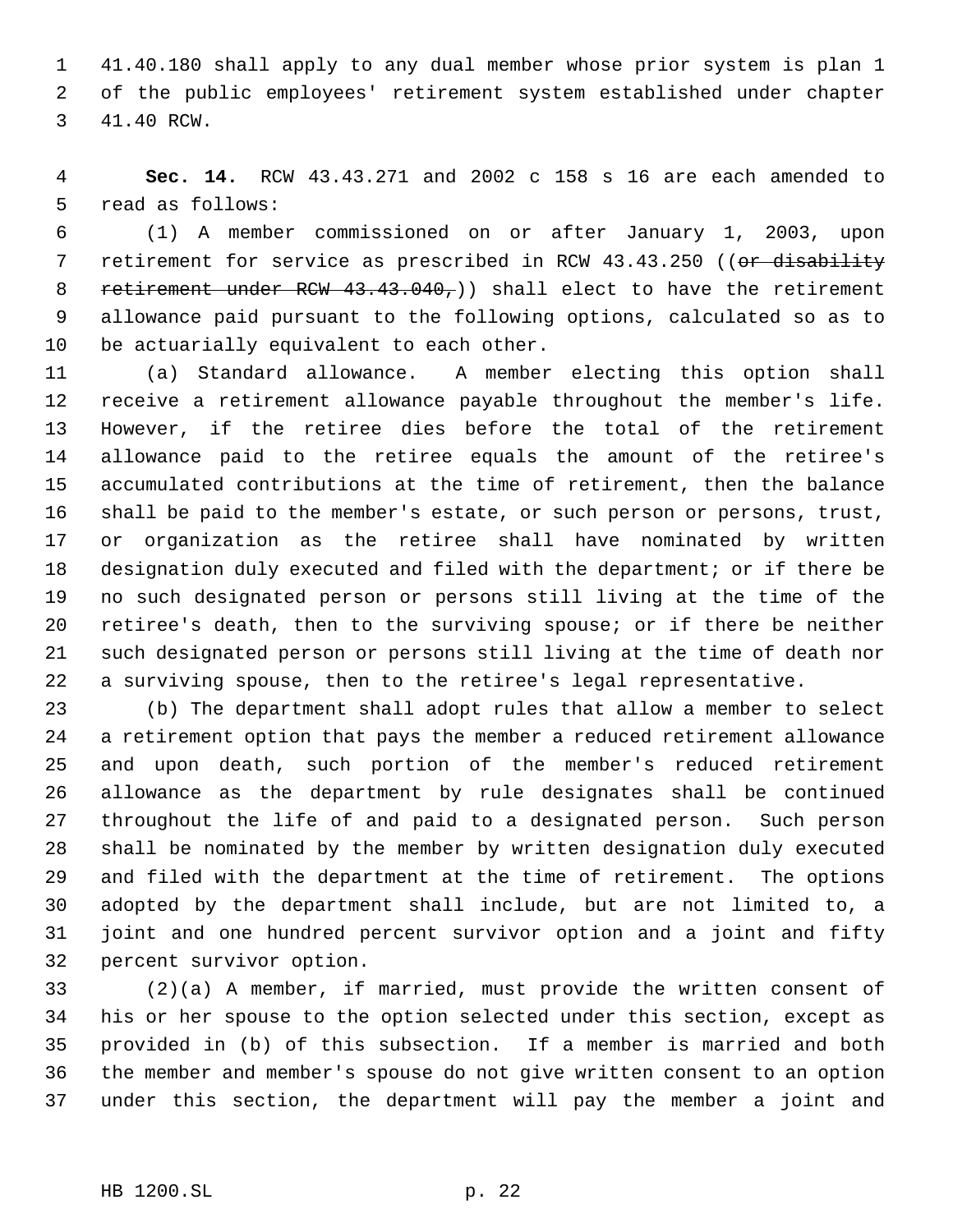fifty percent survivor benefit and record the member's spouse as the beneficiary. This benefit shall be calculated to be actuarially equivalent to the benefit options available under subsection (1) of this section unless spousal consent is not required as provided in (b) of this subsection.

 (b) If a copy of a dissolution order designating a survivor beneficiary under RCW 41.50.790 has been filed with the department at least thirty days prior to a member's retirement:

 (i) The department shall honor the designation as if made by the member under subsection (1) of this section; and

 (ii) The spousal consent provisions of (a) of this subsection do not apply.

 (3) No later than January 1, 2003, the department shall adopt rules that allow a member additional actuarially equivalent survivor benefit options, and shall include, but are not limited to:

 (a)(i) A retired member who retired without designating a survivor beneficiary shall have the opportunity to designate their spouse from a postretirement marriage as a survivor during a one-year period beginning one year after the date of the postretirement marriage provided the retirement allowance payable to the retiree is not subject to periodic payments pursuant to a property division obligation as provided for in RCW 41.50.670.

 (ii) A member who entered into a postretirement marriage prior to the effective date of the rules adopted pursuant to this subsection and 25 satisfies the conditions of  $(a)(i)$  of this subsection shall have one year to designate their spouse as a survivor beneficiary following the adoption of the rules.

 (b) A retired member who elected to receive a reduced retirement allowance under this section and designated a nonspouse as survivor beneficiary shall have the opportunity to remove the survivor designation and have their future benefit adjusted.

 (c) The department may make an additional charge, if necessary, to ensure that the benefits provided under this subsection remain actuarially equivalent.

 (4) No later than July 1, 2003, the department shall adopt rules to permit:

 (a) A court-approved property settlement incident to a court decree of dissolution made before retirement to provide that benefits payable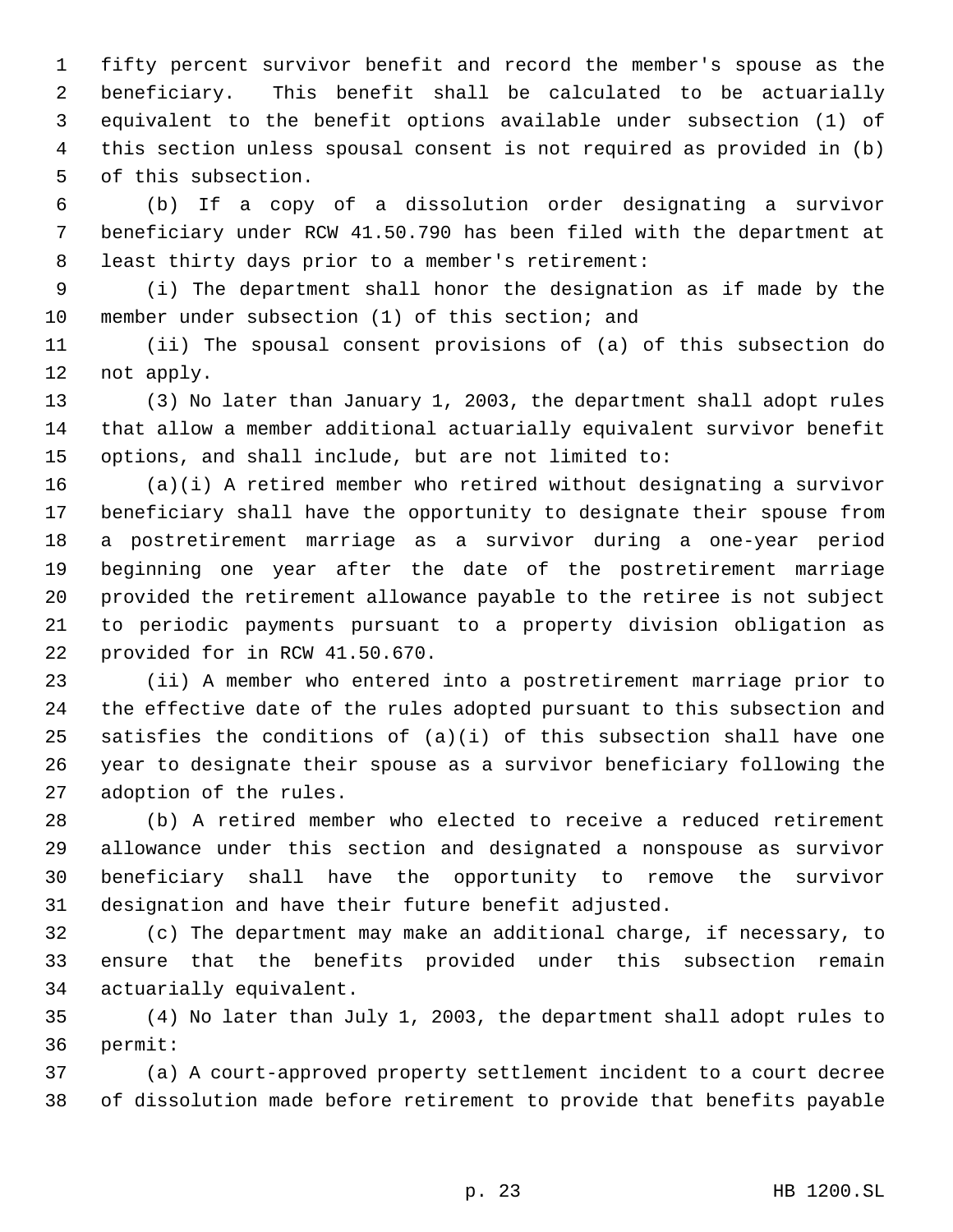to a member who has completed at least five years of service and the member's divorcing spouse be divided into two separate benefits payable over the life of each spouse.

 The member shall have available the benefit options of subsection (1) of this section upon retirement, and if remarried at the time of retirement remains subject to the spousal consent requirements of subsection (2) of this section. Any reductions of the member's benefit subsequent to the division into two separate benefits shall be made solely to the separate benefit of the member.

 The nonmember ex spouse shall be eligible to commence receiving their separate benefit upon reaching the ages provided in RCW 43.43.250(2) and after filing a written application with the department.

 (b) A court-approved property settlement incident to a court decree of dissolution made after retirement may only divide the benefit into two separate benefits payable over the life of each spouse if the nonmember ex spouse was selected as a survivor beneficiary at retirement.

 The retired member may later choose the survivor benefit options available in subsection (3) of this section. Any actuarial reductions subsequent to the division into two separate benefits shall be made solely to the separate benefit of the member.

 Both the retired member and the nonmember divorced spouse shall be eligible to commence receiving their separate benefits upon filing a copy of the dissolution order with the department in accordance with RCW 41.50.670.

 (c) The department may make an additional charge or adjustment if necessary to ensure that the separate benefits provided under this subsection are actuarially equivalent to the benefits payable prior to the decree of dissolution.

 **Sec. 15.** RCW 43.43.295 and 2001 c 329 s 7 are each amended to read as follows:

 (1) For members commissioned on or after January 1, 2003, except as provided in RCW 11.07.010, if a member or a vested member who has not completed at least ten years of service dies, the amount of the accumulated contributions standing to such member's credit in the retirement system at the time of such member's death, less any amount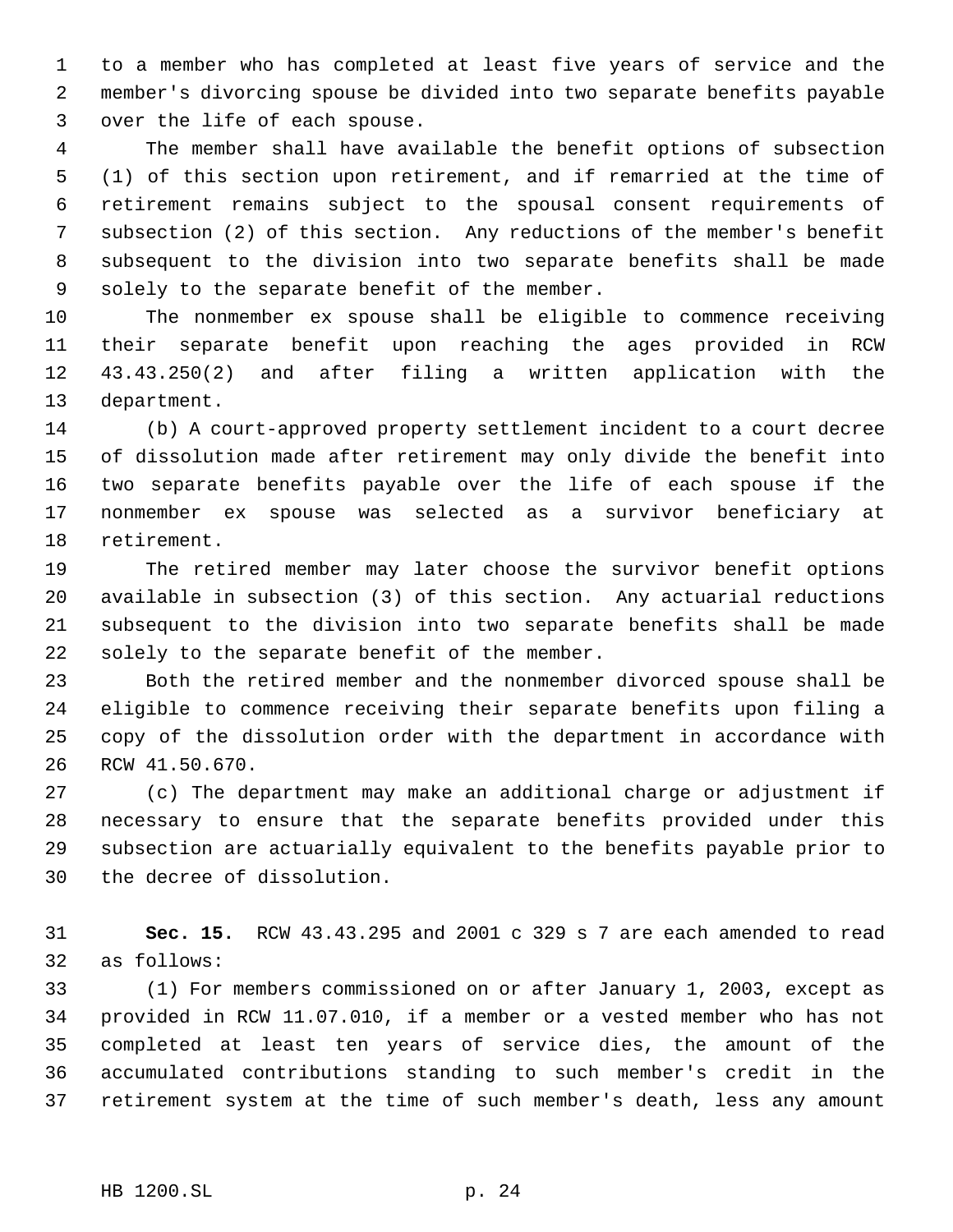identified as owing to an obligee upon withdrawal of accumulated contributions pursuant to a court order filed under RCW 41.50.670, shall be paid to the member's estate, or such person or persons, trust, or organization as the member shall have nominated by written 5 designation duly executed and filed with the department. ((If there be no such designated person or persons still living at the time of the member's death, such member's accumulated contributions standing to 8 such member's credit in the retirement system, less any amount identified as owing to an obligee upon withdrawal of accumulated contributions pursuant to a court order filed under RCW 41.50.670, 11 shall be paid to the member's estate, or such person or persons, trust, 12 or organization as the member shall have nominated by written 13 designation duly executed and filed with the department.)) If there be no such designated person or persons still living at the time of the member's death, such member's accumulated contributions standing to such member's credit in the retirement system, less any amount identified as owing to an obligee upon withdrawal of accumulated contributions pursuant to a court order filed under RCW 41.50.670, shall be paid to the member's surviving spouse as if in fact such spouse had been nominated by written designation, or if there be no such surviving spouse, then to such member's legal representatives.

 (2) If a member who is eligible for retirement or a member who has completed at least ten years of service dies, the surviving spouse or eligible child or children shall elect to receive either:

 (a) A retirement allowance computed as provided for in RCW 43.43.260, actuarially reduced by the amount of any lump sum benefit identified as owing to an obligee upon withdrawal of accumulated contributions pursuant to a court order filed under RCW 41.50.670 and actuarially adjusted to reflect a joint and one hundred percent survivor option under RCW 43.43.278 and if the member was not eligible for normal retirement at the date of death a further reduction from age fifty-five or when the member could have attained twenty-five years of service, whichever is less; if a surviving spouse who is receiving a retirement allowance dies leaving a child or children of the member under the age of majority, then such child or children shall continue to receive an allowance in an amount equal to that which was being received by the surviving spouse, share and share alike, until such child or children reach the age of majority; if there is no surviving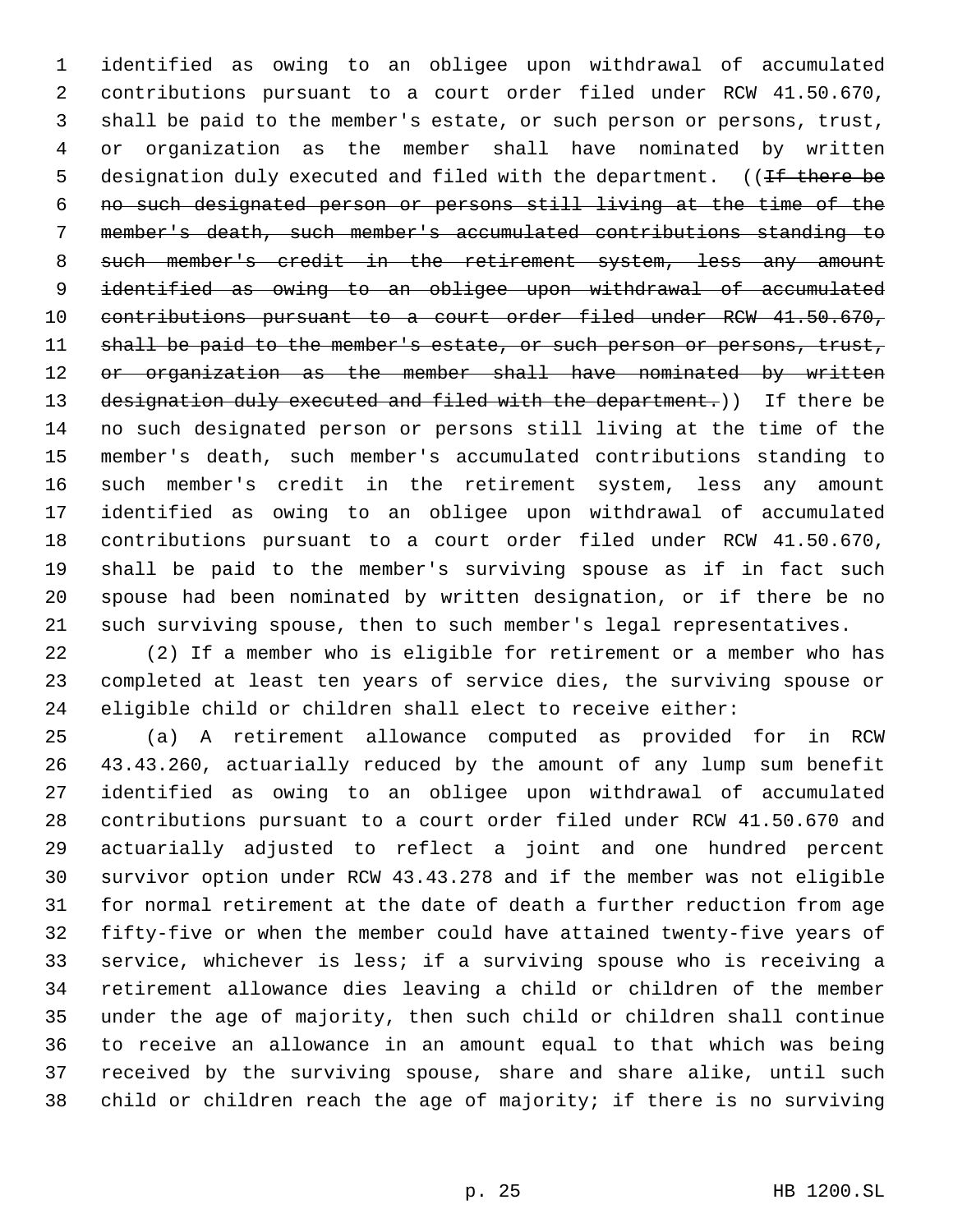spouse eligible to receive an allowance at the time of the member's death, such member's child or children under the age of majority shall receive an allowance share and share alike calculated under this section making the assumption that the ages of the spouse and member were equal at the time of the member's death; or

 (b)(i) The member's accumulated contributions, less any amount identified as owing to an obligee upon withdrawal of accumulated contributions pursuant to a court order filed under RCW 41.50.670; or

 (ii) If the member dies, one hundred fifty percent of the member's accumulated contributions, less any amount identified as owing to an obligee upon withdrawal of accumulated contributions pursuant to a court order filed under RCW 41.50.670. Any accumulated contributions attributable to restorations made under RCW 41.50.165(2) shall be refunded at one hundred percent.

 (3) If a member who is eligible for retirement or a member who has completed at least ten years of service dies, and is not survived by a spouse or an eligible child, then the accumulated contributions standing to the member's credit, less any amount identified as owing to an obligee upon withdrawal of accumulated contributions pursuant to a court order filed under RCW 41.50.670, shall be paid:

 (a) To an estate, a person or persons, trust, or organization as the member shall have nominated by written designation duly executed and filed with the department; or

 (b) If there is no such designated person or persons still living at the time of the member's death, then to the member's legal representatives.

 *\*Sec. 16. RCW 44.44.040 and 1987 c 25 s 3 are each amended to read as follows:*

 *The office of the state actuary shall have the following powers and duties:*

 *(1) Perform all actuarial services for the department of retirement systems, including all studies required by law. ((Reimbursement for such services shall be made to the state actuary pursuant to the provisions of RCW 39.34.130 as now or hereafter amended.))*

 *(2) Advise the legislature and the governor regarding pension benefit provisions, and funding policies and investment policies of the state investment board.*